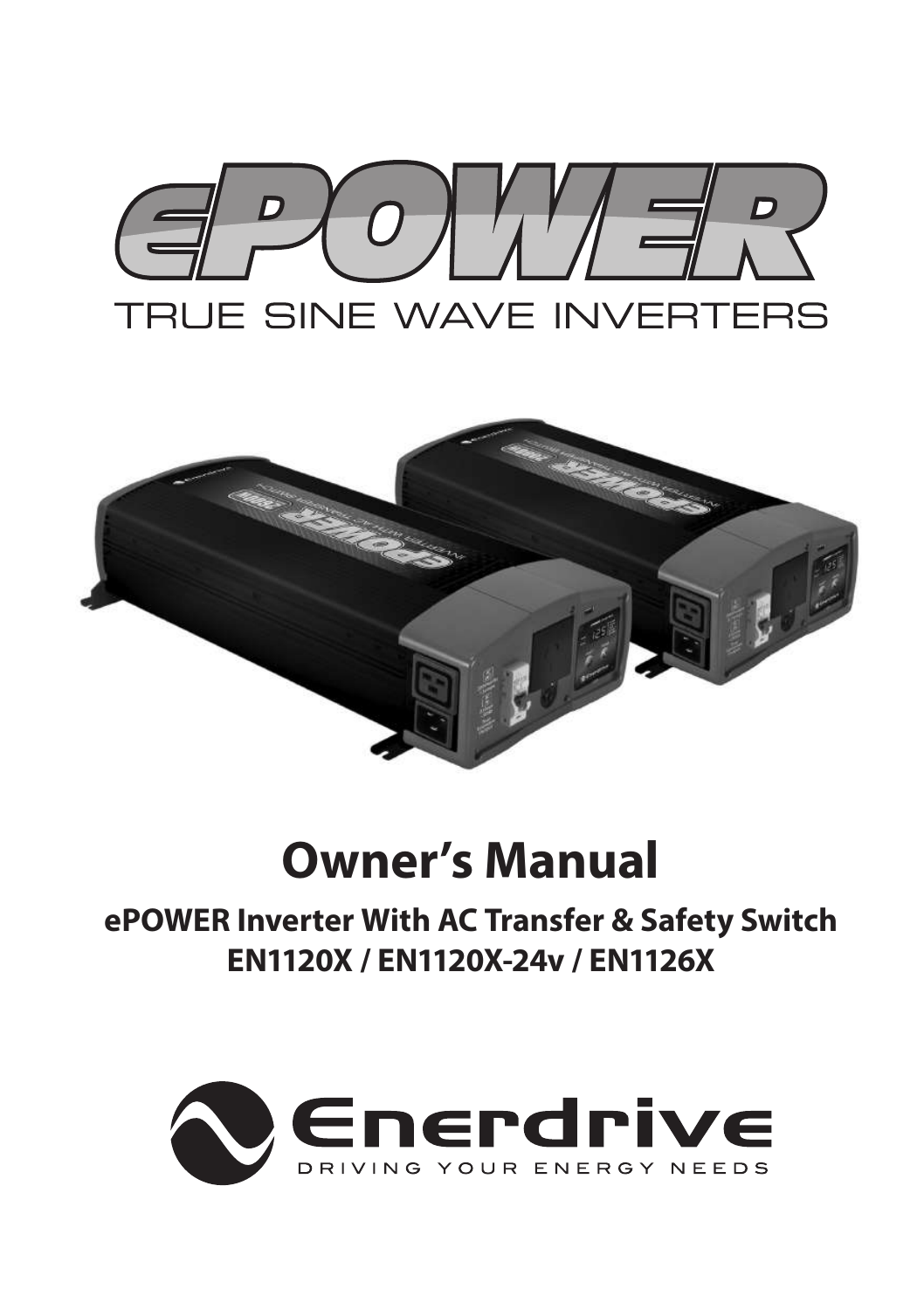

For safe and optimum performance, the Enerdrive ePOWER Inverter must be used properly. Carefully read and follow all instructions and guidelines in this manual and give special attention to the CAUTION and WARNING statements.

#### **PLEASE KEEP THIS MANUAL FOR FUTURE REFERENCE**

#### **Disclaimer**

While every precaution has been taken to ensure the accuracy of the contents of this guide, Enerdrive assumes no responsibility for errors or omissions. Note as well that specifications and product functionality may change without notice.

#### **Important**

Please be sure to read and save the entire manual before using your Enerdrive ePOWER Inverter. Misuse may result in damage to the unit and/or cause harm or serious injury. Read manual in its entirety before using the unit and save manual for future reference.

#### **Product Numbers**

True Sine Wave Series EN1120X.................2000W 12v ePOWER Inverter With AC Transfer & Safety Switch EN1120X-24v ........2000W 24v ePOWER Inverter With AC Transfer & Safety Switch EN1126X.................2600W 12v ePOWER Inverter With AC Transfer & Safety Switch

#### **Document Part Number**

ePOWER Rev 1.0

#### **Service Contact Information**

ENERDRIVE PTY LTD Unit 11, 1029 Manly Road Tingalpa, Queensland, Australia 4173 Ph: 1300 851 535 Fax: 07 3390 6911 Email: sales@enerdrive.com.au www.enerdrive.com.au

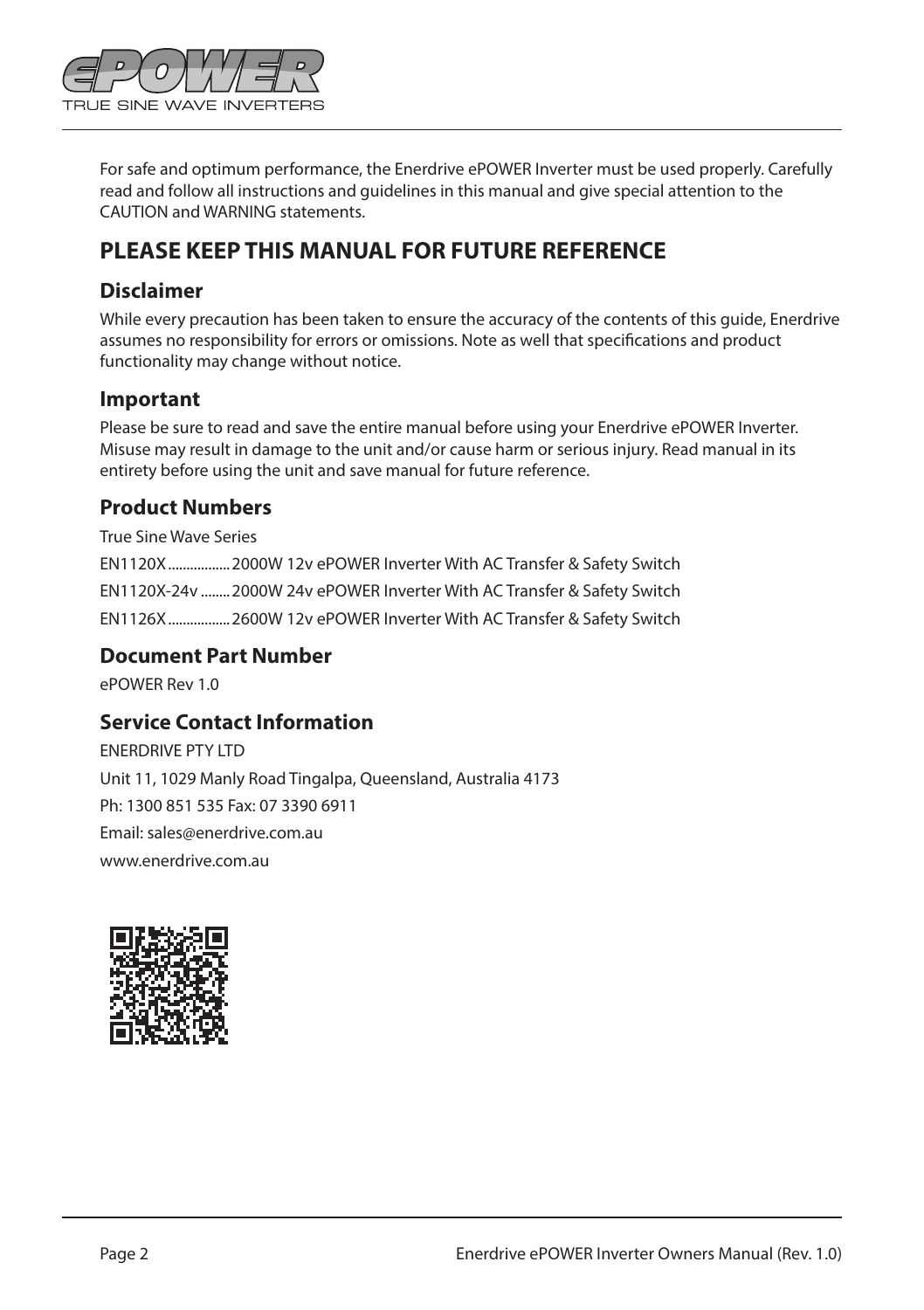

## **TABLE OF CONTENTS**

### **1 PRODUCT DESCRIPTION**

The Enerdrive ePOWER Inverter package includes the items list below.

- ePOWER Inverter base unit (one of the following models)
	- EN1120X ................ 2000W 12v ePOWER Inverter With AC Transfer & Safety Switch
	- EN1120X-24v........ 2000W 24v ePOWER Inverter With AC Transfer & Safety Switch
	- EN1126X................. 2600W 12v ePOWER Inverter With AC Transfer & Safety Switch
- 7.5 metre remote control cable
- C19 IEC plug
- C20 IEC Plug
- Owner's manual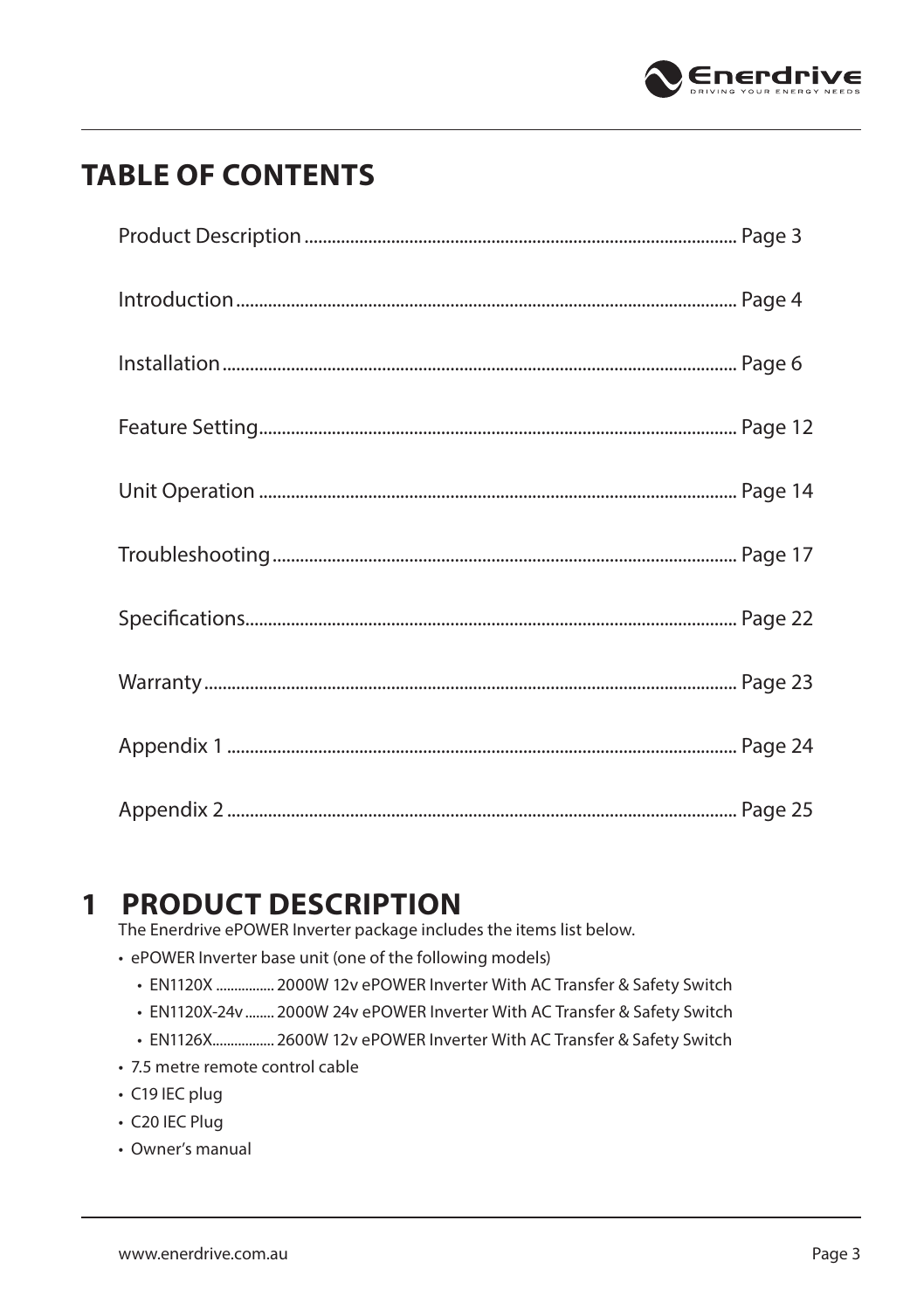

### **2 INTRODUCTION**

Thank you for purchasing the Enerdrive ePOWER Inverter. With our state of the art, easy to use design, this product will offer you reliable service for providing AC power and 5V USB power for your home, boat, caravan, 4WD or commercial vehicle. The Enerdrive ePOWER Inverter can run many AC powered appliances when you need AC power anywhere. The 5V USB power can charge many USB powered devices. This manual will explain how to use this unit safely and effectively. Please read and follow these instructions and precautions carefully.

#### **IMPORTANT SAFETY INFORMATION**

This section contains important safety information for the Enerdrive ePOWER Inverter. Each time, before using the Enerdrive ePOWER Inverter, READ ALL instructions and cautionary markings on or provided with the inverter, and all appropriate sections of this guide. The Enerdrive ePOWER Inverter contains no user serviceable parts. See Warranty section for how to handle product issues.

# **WARNING!**

## **Failure To Follow These Instructions May Result In Death Or Serious Injury!**

- When working with electrical equipment or lead acid batteries, have someone nearby in case of an emergency.
- Study and follow all the battery manufacturer's specific precautions when installing, using and servicing the battery connected to the inverter.
- Wear eye protection and gloves.
- Avoid touching your eyes while using this unit.
- Keep fresh water and soap on hand in the event battery acid comes in contact with eyes. If this occurs, cleanse right away with soap and water for a minimum of 15 minutes and seek medical attention.
- Batteries produce explosive gases. DO NOT smoke or have an open spark or fire near the system.
- Keep unit away from moist or damp areas.
- Avoid dropping any metal tool or object on the battery. Doing so could create a spark or short circuit which goes through the battery or another electrical tool that may create an explosion.

# **WARNING! Fire & or Chemical Burn Hazard**

When charging batteries they can release explosive and corrosive gasses / chemicals. Please wear safety glasses and protective clothing including gloves when working around batteries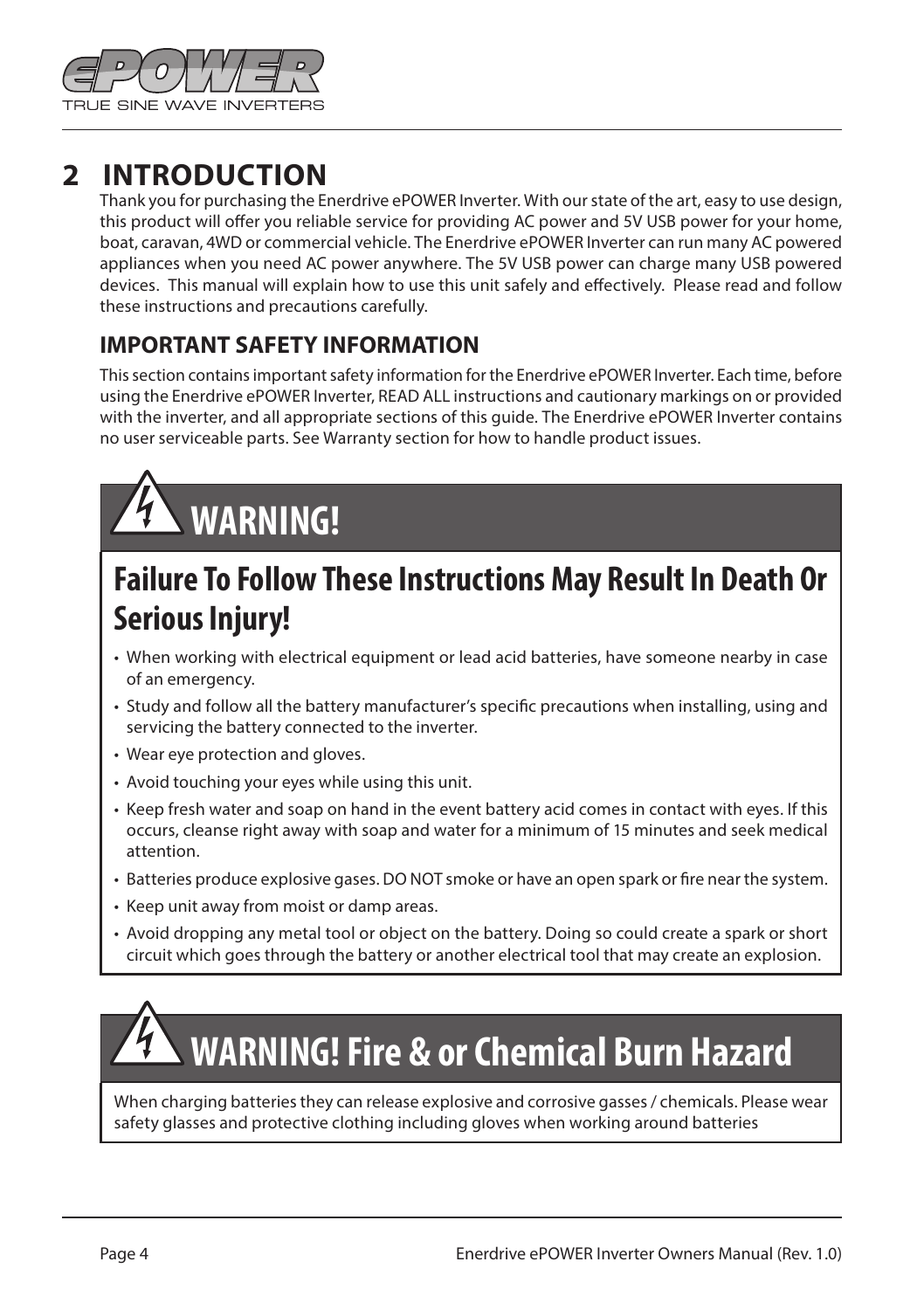

# **WARNING! Shock Hazard Keep Away From Children**

- Avoid moisture. Never expose unit to snow, water, etc.
- Unit provides 230 VAC, treat the AC output socket the same as regular wall AC sockets at home.

# **WARNING! Explosion Hazard**

- DO NOT use the Enerdrive ePOWER Inverter in the vicinity of flammable fumes or gases (such as gas bottles or petrol engines or battery compartments).
- AVOID covering the ventilation openings. Always operate unit in an open area.
- Prolonged contact to high heat or freezing temperatures will decrease the working life of the unit.

# **LIMITATIONS OF USE**

Do not use in connection with life support systems or other medical equipment or devices.

#### **CE EMC INFORMATION**

This equipment has been tested and found to comply with the limits for CE EMC standard. These limits are designed to provide reasonable protection against harmful interference in a residential installation. This equipment generates, uses and can radiate radio frequency energy and, if not installed and used in accordance with the instructions, may cause harmful interference to radio communications. However, there is no guarantee that interference will not occur in a particular installation. If this equipment does cause harmful interference to radio or television reception, which can be determined by turning the equipment off and on, the user is encouraged to try to correct the interference by one or more of the following measures:

- Reorient or relocate the receiving antenna.
- Increase the separation between the equipment and the receiver.
- Connect the equipment into an outlet on a circuit different from that to which the receiver is connected
- Consult the dealer or an experienced radio/TV technician for help.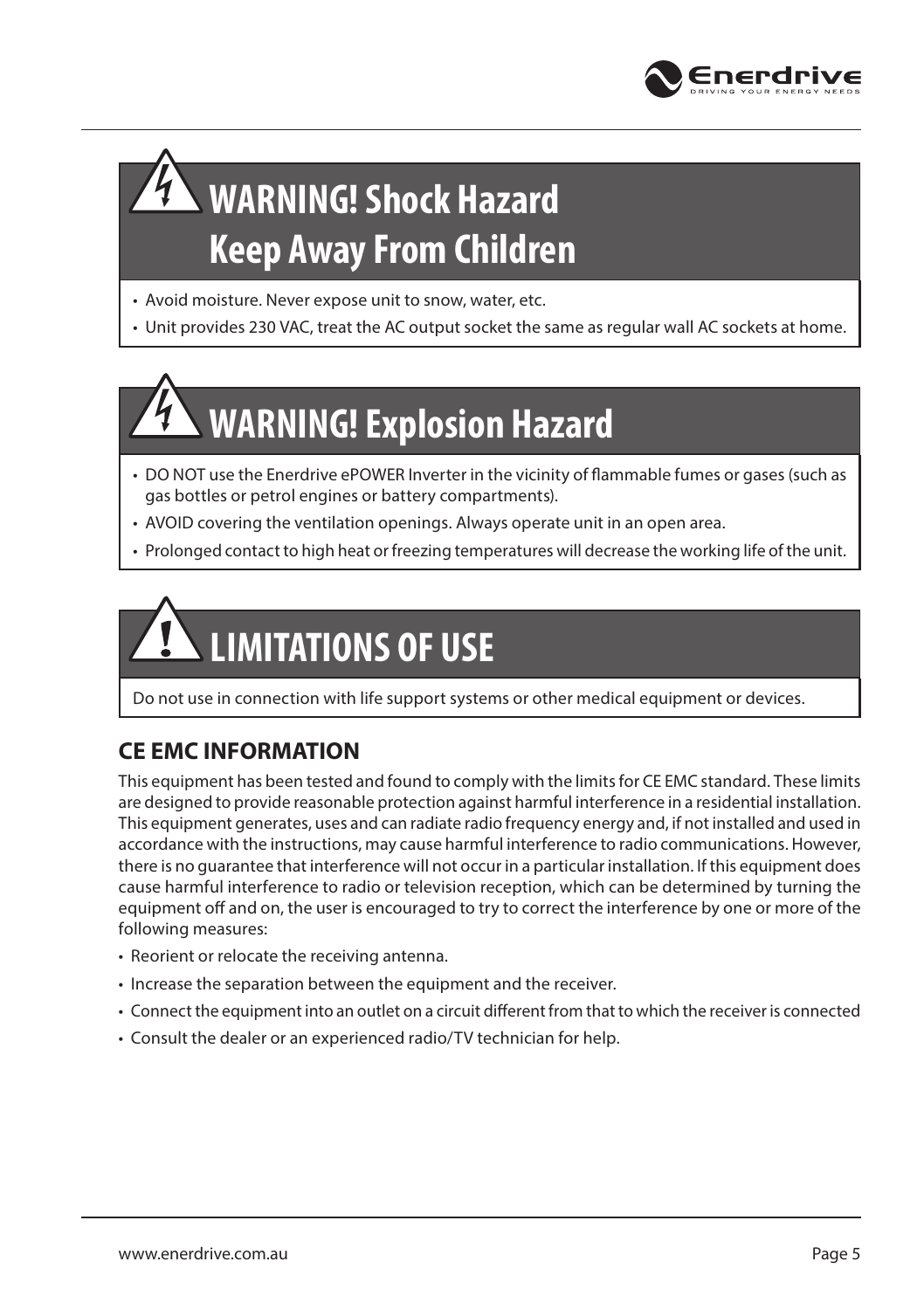

## **3 INSTALLATION**

# **WARNING! Shock Hazard**

 Enerdrive recommends that all wiring be done by a certified technician or electrician to ensure adherence to the applicable electrical safety wiring regulations and installation codes. Failure to follow these instructions can damage the unit and could also result in personal injury or loss of life.

# **CAUTION**

Before beginning your Enerdrive ePOWER Inverter installation, please consider the following:

- The Enerdrive ePOWER Inverter base unit should be used or stored in an indoor area away from direct sunlight, heat, moisture or conductive contaminants.
- When placing the unit, allow a minimum of 75mm of space around the unit for optimal ventilation.

#### **UNDERSTANDING THE UNIT FEATURES**

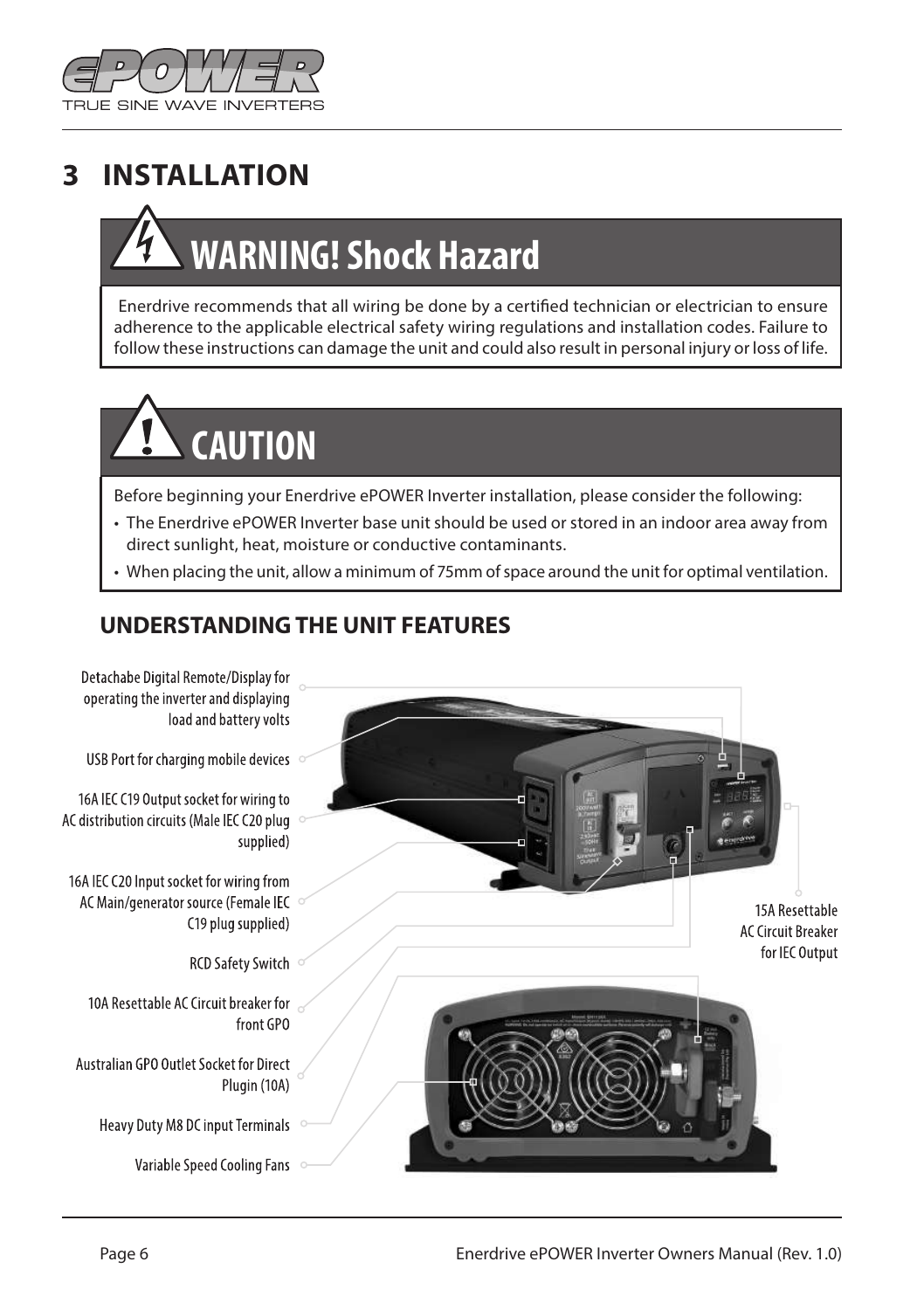

#### **Material Prepare for Installation**

Typical Wiring block diagram of the Enerdrive ePOWER Inverter:



#### **12V & 24V Battery Banks:**

- The use of deep cycle battery is highly recommended for power inverter application.
- For battery size, you need to identify how much you will be using them between charges. Enerdrive recommends you purchase as much battery capacity as possible. See more on Battery Run time and Load in Section 4.

#### **Fuse or Circuit Breaker:**

• DC rated fuse or DC rated circuit breaker connected along the DC positive line is required.

|                             | 2000W 24v Model | 2000W 12v Model | 2600W 12v Model |
|-----------------------------|-----------------|-----------------|-----------------|
| Fuse/Circuit Breaker Rating | 150Adc          | 250Adc          | 350Adc          |

• For all applications, an over-current protective device needs to be installed within 17.8cm from the battery positive terminals

#### **Disconnect Switch:**

- Select a Disconnect Switch with the same or higher the rating of the selected fuse or circuit breaker from the above. Use ignition protected switches when required by local codes.
- The Disconnect Switch is used to disconnect the DC power between the ePOWER inverter and the battery bank during service, maintenance or trouble shooting.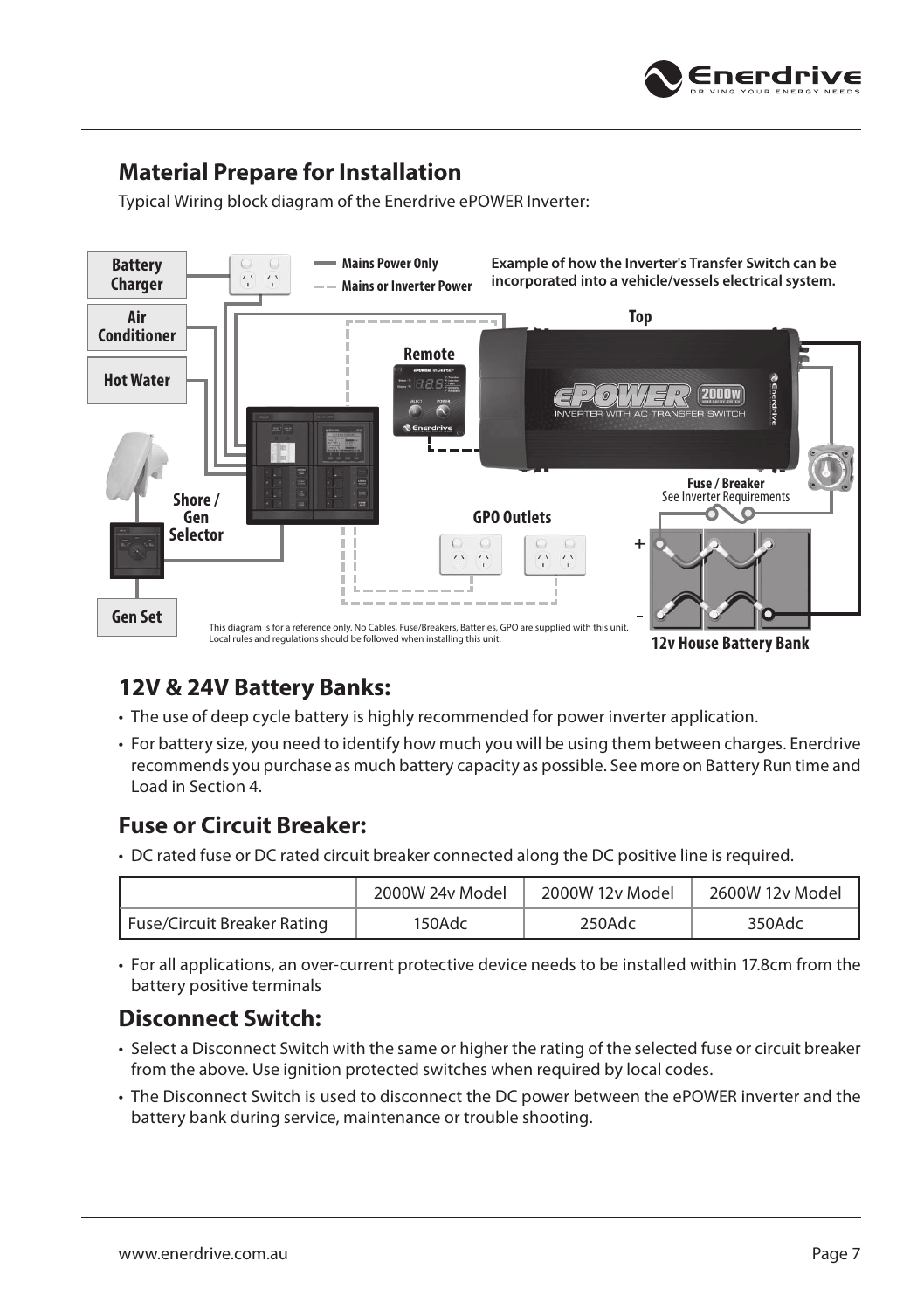

#### **Installing the Enerdrive ePOWER Inverter System**

# **WARNING! Electrical Shock Hazard**

The unit 'On/Off' switch does not disconnect the DC power from the battery. Use the DC Disconnect Switch or disconnect the DC input cables connection to disconnect the DC power from the battery before working on any circuits connected to the unit. Failure to follow these instructions can result in death or serious injury.

#### **ePOWER Inverter Installation:**

- Choose an appropriate mounting location.
- For indoor use, the orientation of the unit can be mounted in any direction except with the DC Input panel facing downwards.
- Use inverter mounting tabs as a template guide for mounting holes.
- Drill the 4 mounting holes and place the inverter in position and fasten the inverter to the mounting surface.







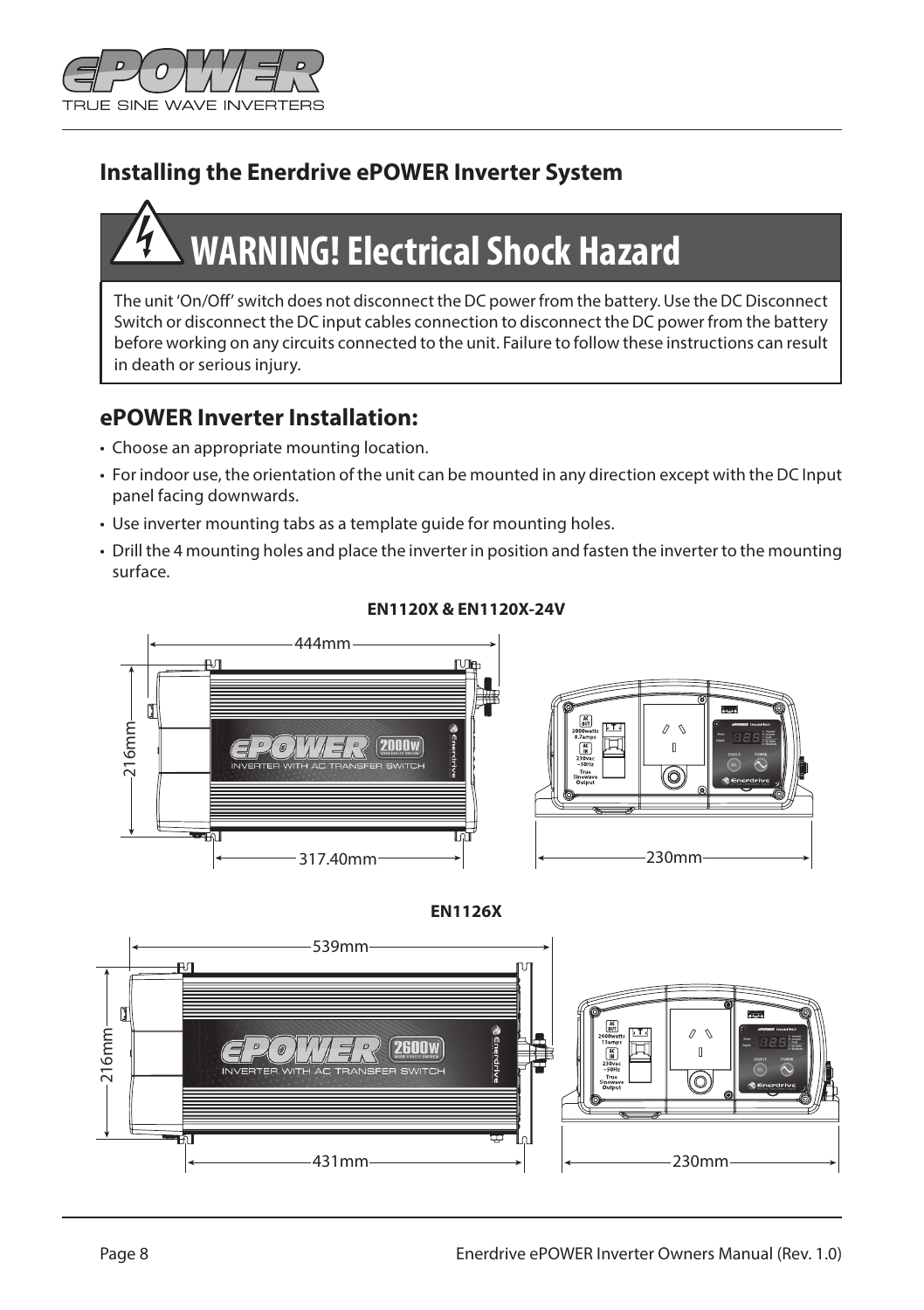

#### **DC Input and Grounding Cable:**

- All DC cables require insulated multi-strand low resistance cable.
- The DC cables must be copper and must be rated 105º minimum

| Model               | Minimum Wire Size    | Recommended cable size between DC source and inverter |
|---------------------|----------------------|-------------------------------------------------------|
| 12000W Unit         | $70$ mm <sup>2</sup> | < 1.5m                                                |
| <b>1 2600W Unit</b> | $120 \text{mm}^2$    | < 1.5m                                                |

# **CAUTION**

Use of smaller gauge cable or longer cable length may cause the inverter to shutdown under heavy load and may also melt the cable insulation and catch fire. This could result in death or serious injury. Choose of the cable size should also match with the rating of the DC fuse used.

#### **Important:**

The recommended cable length is limited to < 1.5m. This is due to the consideration of voltage drop between the battery and the unit. Change to use a bigger size cable is needed if long cable length is used.

#### **ePOWER Inverter Chassis Grounding Connection:**

# **DANGER!**

The ePOWER Inverter chassis is to be grounded properly. Never operate the ePOWER Inverter without proper grounding. Failure to do so will result in death or serious injury.

- 1. Connect the grounding cable's ring terminal to the unit ground screw.
- 2. Connect the other side of the cable to the common grounding point.

#### **Grounding Cable Size:**

*Important:* The unit is grounded through the ground stud located near the DC Input terminal and the chassis of the unit has to be grounded properly before use.

• The unit has to be grounded with a minimum 10mm2 copper conductor.

#### **ePOWER Inverter DC Input Connection:**

# **CAUTION**

Reversing the DC Input terminal will damage the unit and cannot be repaired. Damage caused by reverse polarity connection is not covered by the warranty.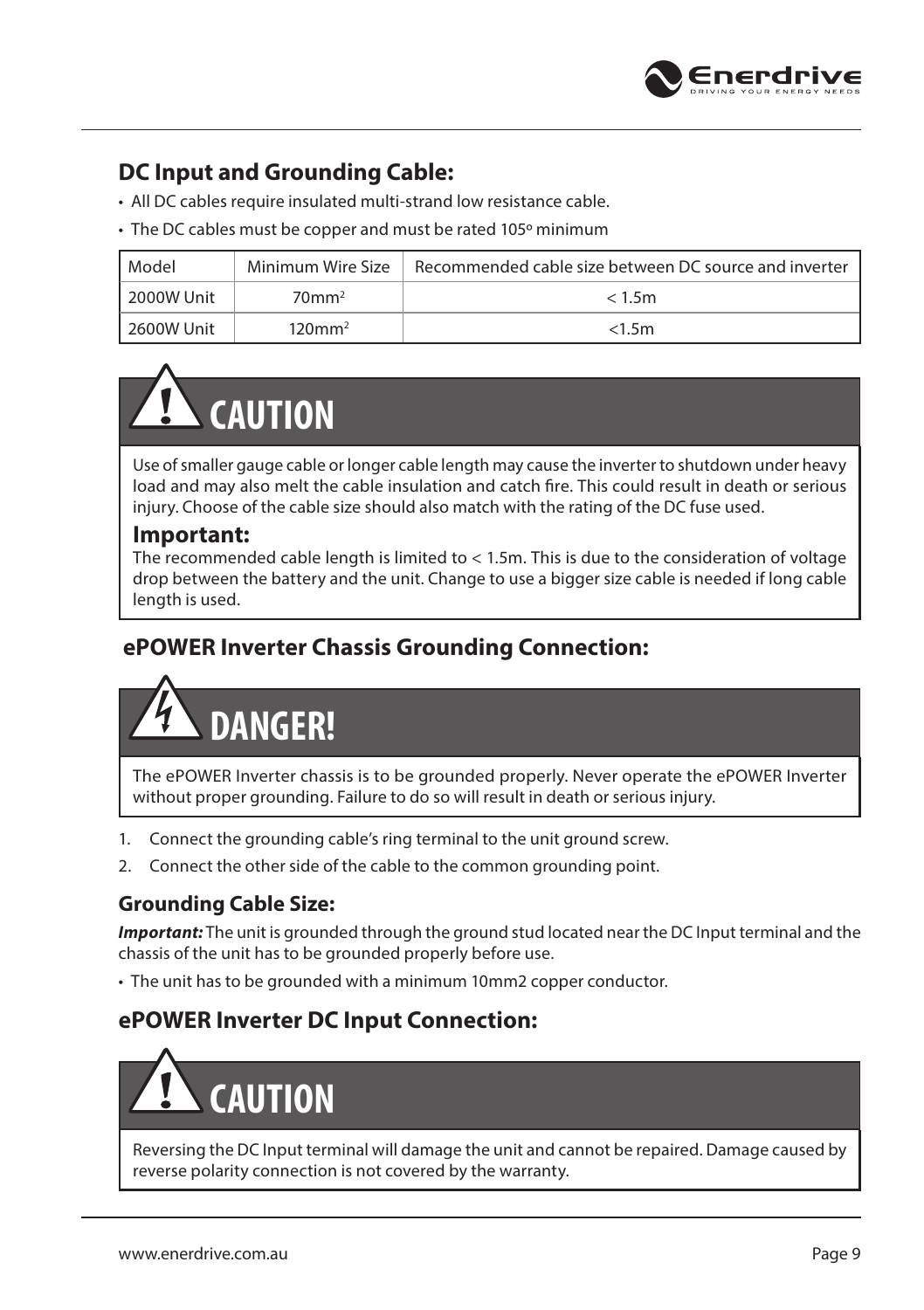

- 1. Connect one end of the negative DC input cable to the ePOWER Inverter DC negative terminal. Connect the other end of the negative DC input cable to the battery negative or System side of the Shunt if a battery monitor is installed.
- 2. Make sure the disconnect switch (battery switch), if fitted, is in the OFF position.
- 3. Connect one end of the positive DC input cable to the ePOWER Inverter DC positive terminal. Connect the other end of the positive DC input cable to one of the terminal of the Disconnect Switch.
- 4. Connect a DC input cable between the other terminal of the Disconnect Switch and one side of the terminal of the fuse holder.
- 5. Connect a DC input cable between the other terminal of the fuse holder and the battery positive terminal.
- 6. Install the selected fuse to the fuse holder.
- 7. Turn disconnect switch (battery switch), if fitted, to the ON position.

#### **AC Output Connections:**

# **CAUTION**

Please be sure that the AC Input source is not energized before making any Output connection and that the DC disconnect switch is turned OFF.

#### **Automatic AC Transfer Switch**

This inverter is fitted with an Automatic AC Transfer switch. This transfer switch seamlessly diverts AC power from mains/generator supply and/or the inverter supply through the 16A IEC Output socket that's mounted on the side of the inverter. There are two IEC sockets, 1 x AC Inlet & 1 x AC Outlet that are required to be hardwired to your on-board electrical system if you wish to use the transfer switch option.

When mains/generator power is applied to the AC Input IEC socket, the Auto Transfer Switch switches this power through to the 16A IEC Output socket as well as the 10A 3pin GPO outlet mounted on the front of the inverter.

When the inverter is operating as an "Inverter" both the IEC Output socket and 3pin GPO are supplied from the battery to a maximum wattage output of the inverter.

When the inverter is operating with mains/generator power input, the maximum transfer wattage is 3500W (16A AC) for the IEC Output socket or 2400W (10A AC) for the 3pin GPO outlet.

To use the 16A IEC sockets, the unit is supplied with a separate male & female IEC plug as standard. These plugs are designed to be hardwired by a qualified electrician to the AC distribution of the intended installation.

#### **AC Input Source and AC Branch Breaker:**

- Standard AC Input wire is required for all the AC connections between the AC source & the AC Input port, and the AC Output ports to load.
- For 230V model and maximum By-Pass power rating, a minimum of 2.5mm2 AC wire is required. A 16A branch circuit breaker is also required to connect between AC Input source and unit's AC Input port.

*Important:* Follow the local electrical and/or building code when you connect the unit to any AC source.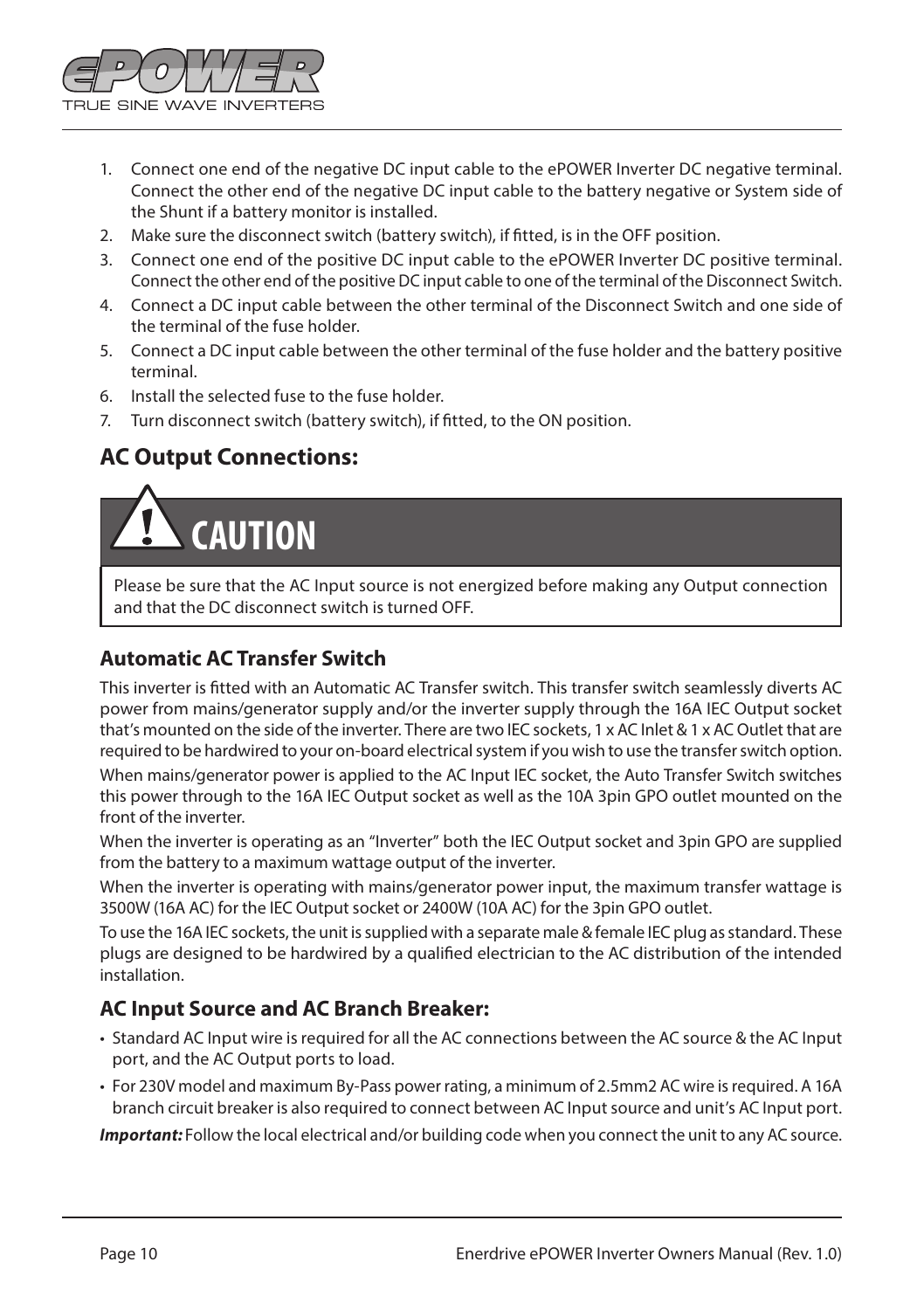







IEC Plug C19 Inverter Out

IEC Plug C20 Inverter In

#### **Residual Current Device (RCD Safety Switch)**

This inverter is fitted with a Residual Current Device (RCD Safety switch as standard). The Residual Current Device (RCD) switch detects if there is an earth leakage fault and will automatically disconnect all output power sockets protecting the user from electrocution. Meets Australian Standards for AS4763 (portable inverters) and AS3001 (caravan installation)

The inverter has a Mains Earth Neutral (M.E.N) connection permanently installed on the inverter side of the AC Transfer switch. This allows the RCD to work correctly while on Inverter.

This system of earthing provides a reference between the Ground/Earth and the Neutral circuit allowing for detection of imbalance between the Active and Neutral Circuits in the event of a fault.

With no MEN connection in place, protective devices will not operate correctly to ensure the installation is electrically safe.

When the Transfer switch is active and allowing AC power from the IEC Input socket to pass through to the Outlet circuits, the RCD needs to rely on the M.E.N connection of the Input Power supplied for maximum protection.

*Please note:* The majority of generators on the market do not have an M.E.N connection. If no M.E.N is present on the IEC Input socket, the RCD will not supply the maximum protection while the Transfer Switch is active.

#### **Remote Control / Display Connection**

- The Remote Display on the unit is detachable. To install the remote in a different location, the provided 6 pin standard RJ12 "rollover" cable is used.
- Remove the 2 screws at the front of the Display Panel and disconnect the small RJ12 cable from the unit.
- Install the RJ12 cable in your desired location and connect the RJ12 cable to the unit and the other end of the cable to the Display Panel. Please note polarity. Refer Appendix II

#### **Test the ePOWER Inverter connection:**

- 1. Switch the AC Branch Breaker to ON to provide AC Input power to the unit.
- 2. The LED on display will turn on. If AC input source is available, 'Status' LED turns green. This indicates the unit is running in By-Pass mode meaning AC output is running from the AC input source.
- 3. Disconnecting the AC input source by turning OFF the AC Input to the inverter. The 'Status' LED on the display will switch to amber.
- 4. Both AC outputs and 5V USB are now available and the unit is running on battery power.
- 5. Plug a small AC load into the front power point, like a 40W table lamp or small appliance to the front AC socket to verify AC is available.
- 6. The unit is successfully installed and functioning properly.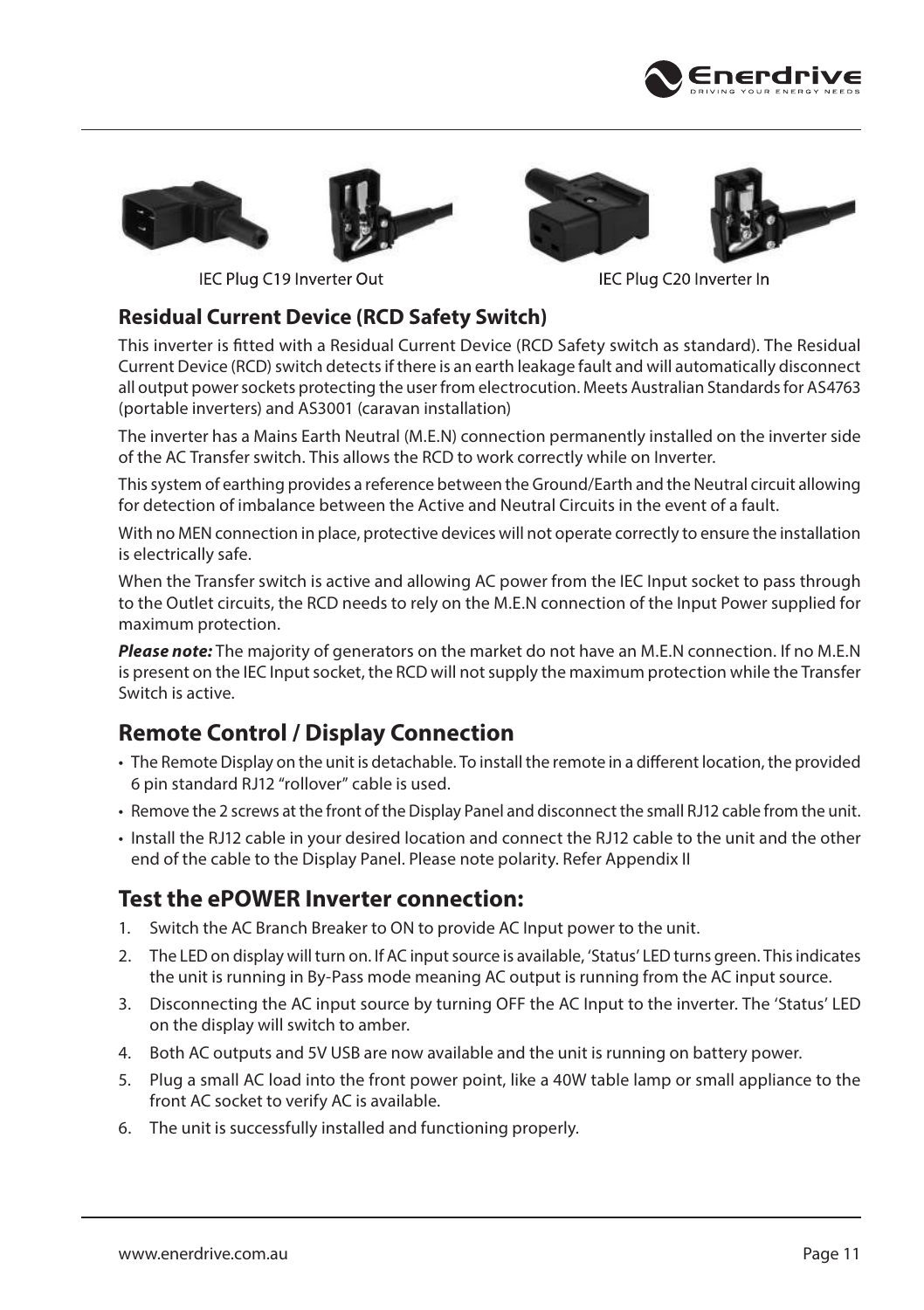

### **4. FEATURE SETTING**

 $\blacksquare$ 

To understand more about the unit features, read the following section and follow the instructions to make changes to the desired setting.

#### **Default Factory Setting:**

| PS (Inverter):    | PS1 - inverter enabled in standby mode with load sense off |
|-------------------|------------------------------------------------------------|
| AL (Alarm):       | AL1 - alarm enabled                                        |
| Sd (UV shutdown): | SdL - Under voltage shutdown set to low setting            |

#### **Understanding the Unit Settings**

|                 | <b>Inverter Setting</b>                                                                                                                                                                                                                                                                                                                              |
|-----------------|------------------------------------------------------------------------------------------------------------------------------------------------------------------------------------------------------------------------------------------------------------------------------------------------------------------------------------------------------|
| PS <sub>0</sub> | Inverter is disabled, AC Output is getting the power from utility (AC Input) only. When utility<br>power is not available, the unit will not provide AC backup function from the inverter, the<br>display automatically turns off in approx 10 seconds. When the Power button is pressed<br>again, the display will turns on for another 10 seconds. |
|                 | To enable the inverter or turn on the backup function, this PS0 setting has to be changed<br>to other different setting.                                                                                                                                                                                                                             |
| PS1             | Inverter is set to standby condition with power save (load sense) mode OFF. Unit will provide<br>AC backup function when utility power is NOT available                                                                                                                                                                                              |
|                 | Inverter is set to standby mode with power save (load sense) mode ON. Unit will provide<br>continuous AC backup function only when utility power is NOT available AND the load<br>connected to the output is >10W.                                                                                                                                   |
| PS <sub>2</sub> | Once it is ON, the unit will automatically return to power save (load sense) mode when the<br>connected AC load drops to < 3W.                                                                                                                                                                                                                       |
|                 | <b>Note:</b> During power save mode, the Inverter will turns ON every few seconds for a few AC<br>cycles to check on the >10W power consumption.                                                                                                                                                                                                     |
| PS <sub>3</sub> | Not Used                                                                                                                                                                                                                                                                                                                                             |
| PS4             | Same function as PS1 and the 'Power' button can be used to turn the AC Output ON and<br>OFF, even with the AC-Input power being present in By-Pass mode. When the unit is turned<br>off using the 'Power' button, the display remains ON showing the battery voltage and the<br>'Status' LED turns off.                                              |
|                 | Battery Under Voltage Setting                                                                                                                                                                                                                                                                                                                        |
|                 | Battery under-voltage setting is set to LOW (setting used for normal operation)                                                                                                                                                                                                                                                                      |
|                 | Under-voltage alarm:  11.0 Vdc                                                                                                                                                                                                                                                                                                                       |
| SdL             | Under-voltage alarm recovery:  11.3 Vdc                                                                                                                                                                                                                                                                                                              |
|                 | Under-voltage shutdown:  10.5 Vdc                                                                                                                                                                                                                                                                                                                    |
|                 | Under-voltage shutdown recovery:  12.0 Vdc                                                                                                                                                                                                                                                                                                           |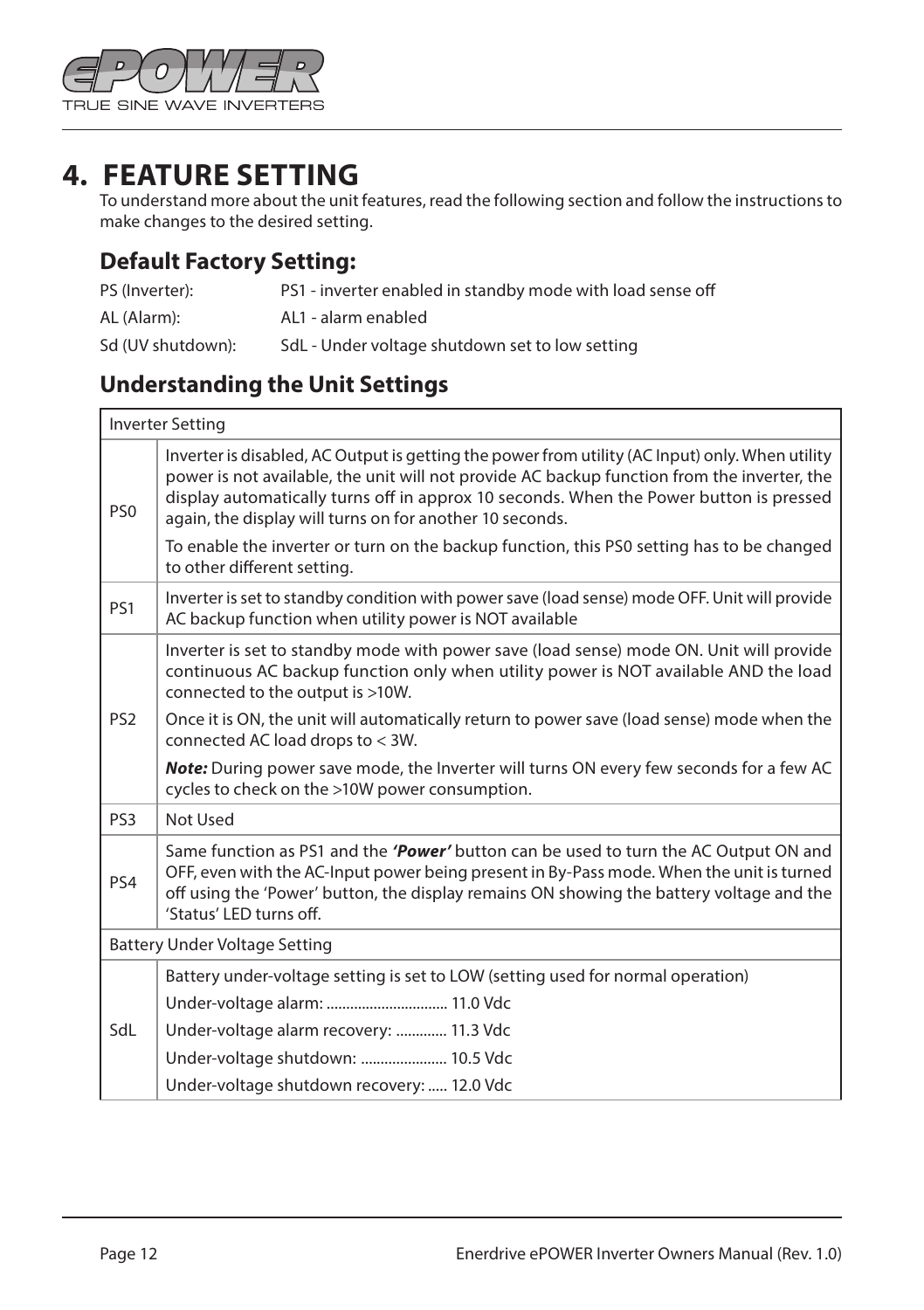

|                 | Battery under-voltage setting is set to HIGH (setting to avoid battery over discharge when<br>connected to car start battery)     |  |  |  |
|-----------------|-----------------------------------------------------------------------------------------------------------------------------------|--|--|--|
| SdH             |                                                                                                                                   |  |  |  |
|                 | Under-voltage alarm recovery:  12.3 Vdc                                                                                           |  |  |  |
|                 | Under-voltage shutdown:  11.8 Vdc                                                                                                 |  |  |  |
|                 | Under-voltage shutdown recovery:  12.6 Vdc                                                                                        |  |  |  |
|                 | Alarm Setting                                                                                                                     |  |  |  |
| AL <sub>0</sub> | Fault and the warning audible alarm is disabled. The display panel only shows error code<br>and the audible alarm will not sound. |  |  |  |
| AL1             | Audible alarm will sound when fault or warning occurs.                                                                            |  |  |  |
|                 | Manufacturing Default                                                                                                             |  |  |  |
| Fd              | Reset all the settings to the manufacturing default settings (PS1, SdL, AL1)                                                      |  |  |  |

#### **Enter the Function Menu for unit setting:**

To enter the unit Function Menu, press and hold "Power" and "Select" buttons together for about 5 seconds until a beep is heard.

#### **When you are in the Function Menu:**

- Press *'Power'* button for 1 second to toggle between different Function Menus like 'In', 'Sd', 'AL', and 'Fd' etc.
- Press *'Select'* button for 1 second to enter Individual Function Menu and you can make changes to the settings.
- The unit will EXIT to the Main Menu automatically if *'Power'* or *'Select'* buttons are not triggered within 5 seconds.

#### **When you are in Individual Function Set Menu:**

- Press 'Select' button for 1 second to toggle between different setting values.
- Press *'Select'* button for 5 seconds to set selected setting and exit to next menu

See more details on flow chart in Appendix I.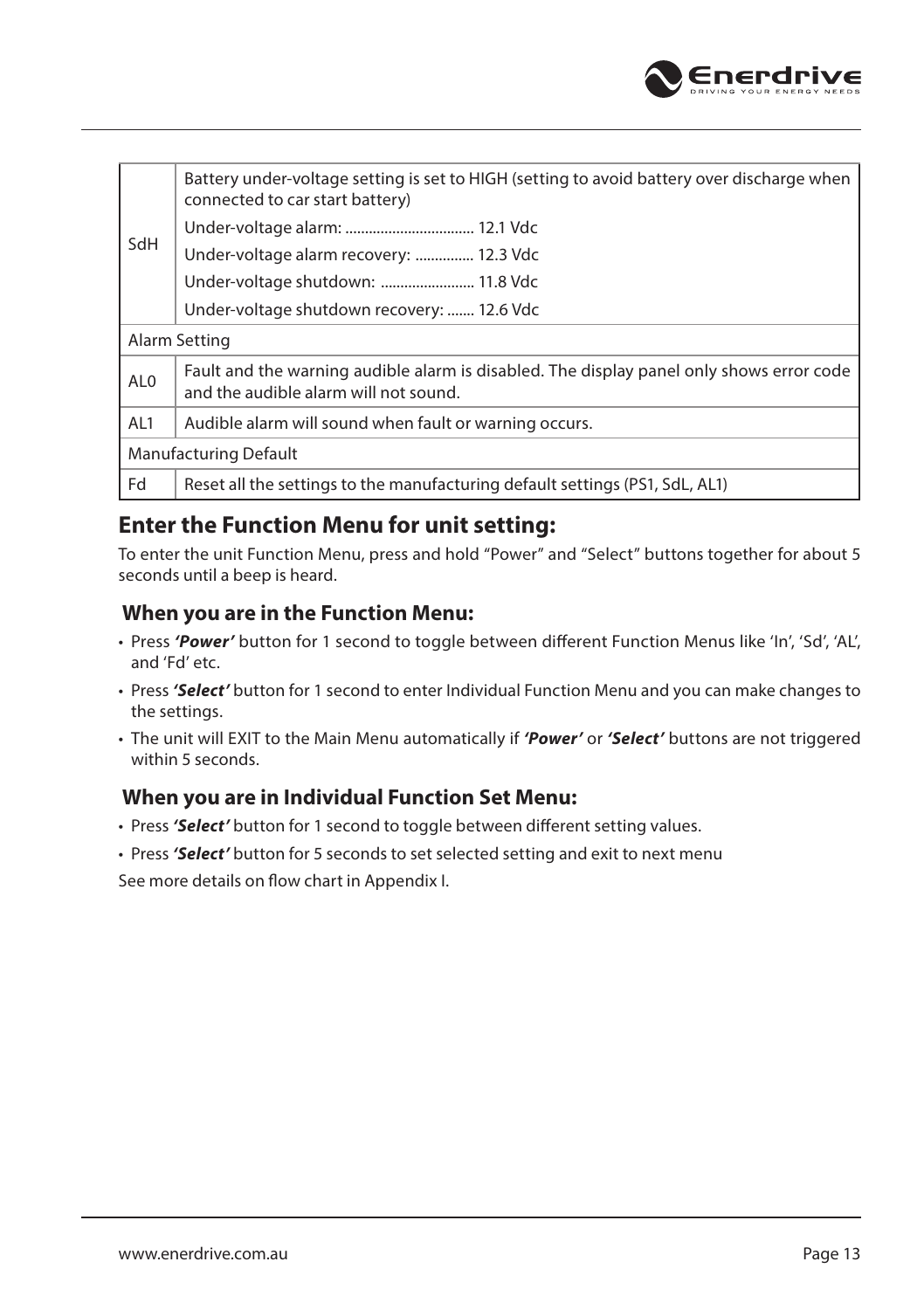

## **5 UNIT OPERATION**

#### **Auto Backup Mode (whatever "PS" setting except "PS0"):**

The unit is fully automatic. When utility power is available, the unit is running in AC By-Pass mode. AC output is supplied from the utility. When there is a power failure from the utility or an AC source is not available, the unit will run on battery power and the inverter will generate sinewave AC output to maintain and operate the load continuously (With 'PS2' setting, there is a minimum of 10W AC-Load sense threshold for the inverter to fully turn on).

#### **Non-Backup Mode (with "PS0" setting)**

Same as Auto Backup Mode but when there is a power failure from the utility or the AC input source is not available; the inverter WILL NOT turn ON automatically. To turn on the inverter you are required to get into the setting mode to change the "PS0" setting to "PS1" or others. See more details on Inverter Setting.

#### **Turn ON & OFF the USB only (if AC power is not required)**

- Press and hold the "Power/Select" button for 1 second until a single beep is sound. Display will show USB. Status LED will turn green. 5V is available at the USB port and AC is not available at the AC socket. This mode is used to save battery power if AC power is not required.
- Press "Power/Select" button to turn unit off.

#### **Turn ON and OFF the 230 VAC and USB**

- Press and hold the "Power/Select" button for 2 seconds until the two beeps are sounded. Display will show the measured battery voltage and output power alternatively. Status LED will turn green. 5V USB and 230 VAC is available at the AC socket.
- Press "Power/Select" button to turn unit off.

#### **Understanding the Display & Status LED**

#### **Display:**

- USB Indicate only the USB is ON and 230 VAC is not available at the AC socket
- 12.5 Display shows measured battery voltage
- 0.80 Display shows total output AC power in kW (800W as shown)
- E01 Display shows error or warning code. See trouble shooting section in details

#### **Status LED:**

Green: Unit operation is normal

- Amber: Warning is detected. Unit will shutdown at any time. Please check error code to troubleshoot the unit.
- Red: Error is detected and unit has shutdown. Please check error code to troubleshoot the unit.

| Status LED    | Display LED | Display | Function/Status                                            |
|---------------|-------------|---------|------------------------------------------------------------|
| Green (solid) | Green       | '12.5'  | By-Pass Mode. Display shows battery voltage<br>in DC volts |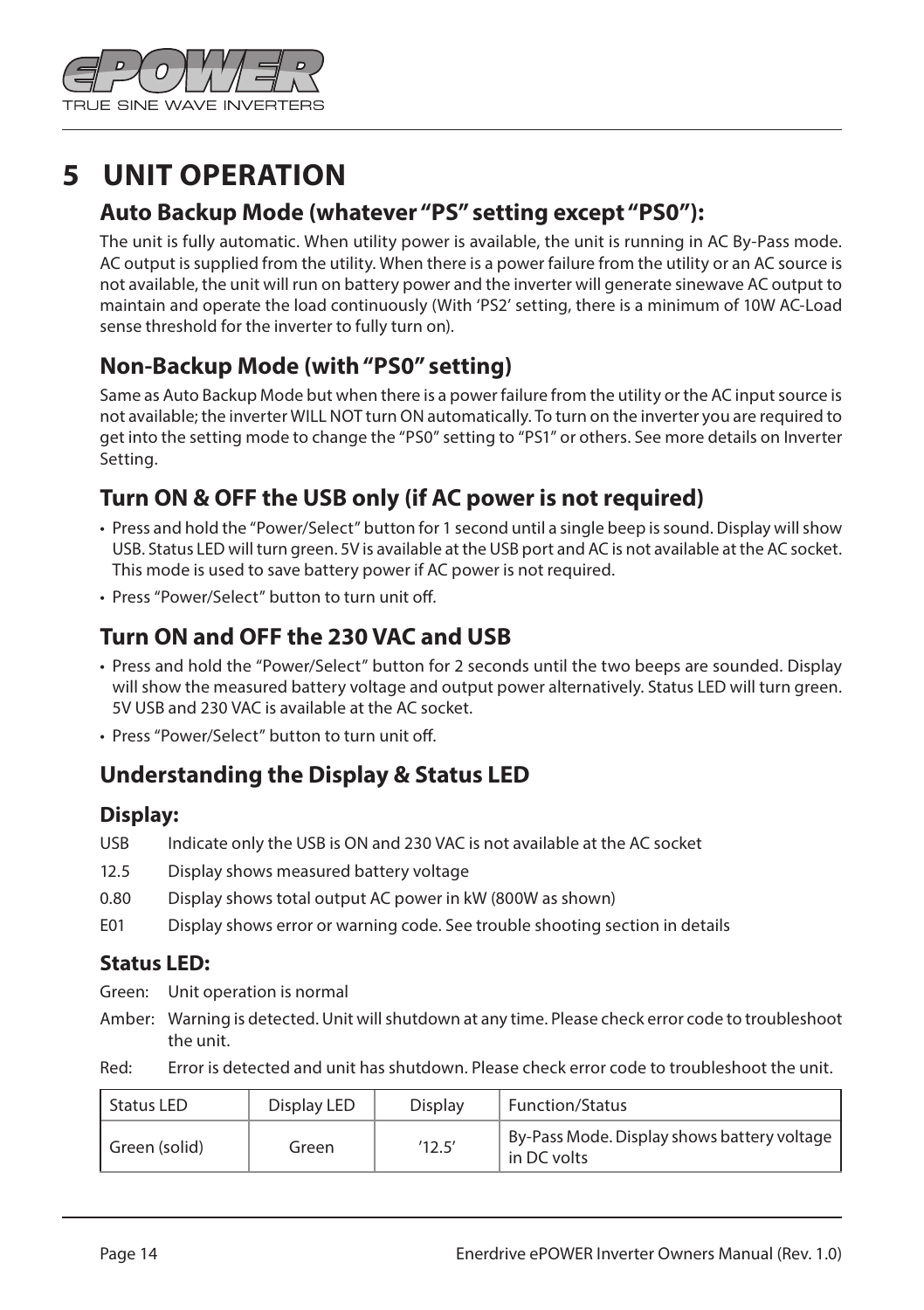

| Amber (solid)    | Green                                                                                                       | '12.5'  | Battery/Inverter Mode. Inverter is running.<br>Display shows battery voltage in DC volts           |
|------------------|-------------------------------------------------------------------------------------------------------------|---------|----------------------------------------------------------------------------------------------------|
|                  | Amber                                                                                                       | '0.80'  | Battery/Inverter Mode. Inverter is running,<br>Display shows output power in kW (800W<br>as shown) |
| Amber (flashing) | Battery (Inverter) Mode and AC Input is detected and unit will switch to By-<br>Pass mode within 20 seconds |         |                                                                                                    |
| Red (solid)      | OFF                                                                                                         | E01-E12 | Unit has shutdown. Display shows error code<br>(See error code reference chart below)              |

*Note:* 'Status LED' is used to indicate the status of the unit.

- Green: By-Pass Mode
- Amber: Battery (Inverter) Mode

*Note:* 'Display LED' is used to indicate the digital display function.

- Green: Display is showing Battery voltage in volts.
- Amber: Display is showing Output power in KW.

#### **Understanding the 'Power' and 'Select' push button function during normal operation**

A beep sound will occur every time the '*Power*' or '*Select*' button is pressed.

#### **'Power' button function:**

• Turns the inverter On/Off during Battery Mode. Press and hold it for 1 second to turn the unit either ON or OFF.

*Note:* The '*Power*' button can be used to turn the AC Output OFF during AC By-Pass (when set in 'PS4' mode) without the need to disconnect the AC-Input as per "PS1" setting. See more on "Understanding the unit setting".

#### **'Select' button function:**

• Check the unit setting: Press once to check or verify unit's present set functions

#### **AC Load on the ePOWER Inverter**

Although the ePOWER Inverter can provide high surge power up to two times the rated output power, some appliances may still trigger on the inverter protection system. A higher power inverter is required for those appliances.

#### **Estimate Run Time On Load**

Following run times are estimates for reference, based on using different battery bank sizes. Actual run times may vary.

#### *Important: Power Drain from DC Battery Bank.*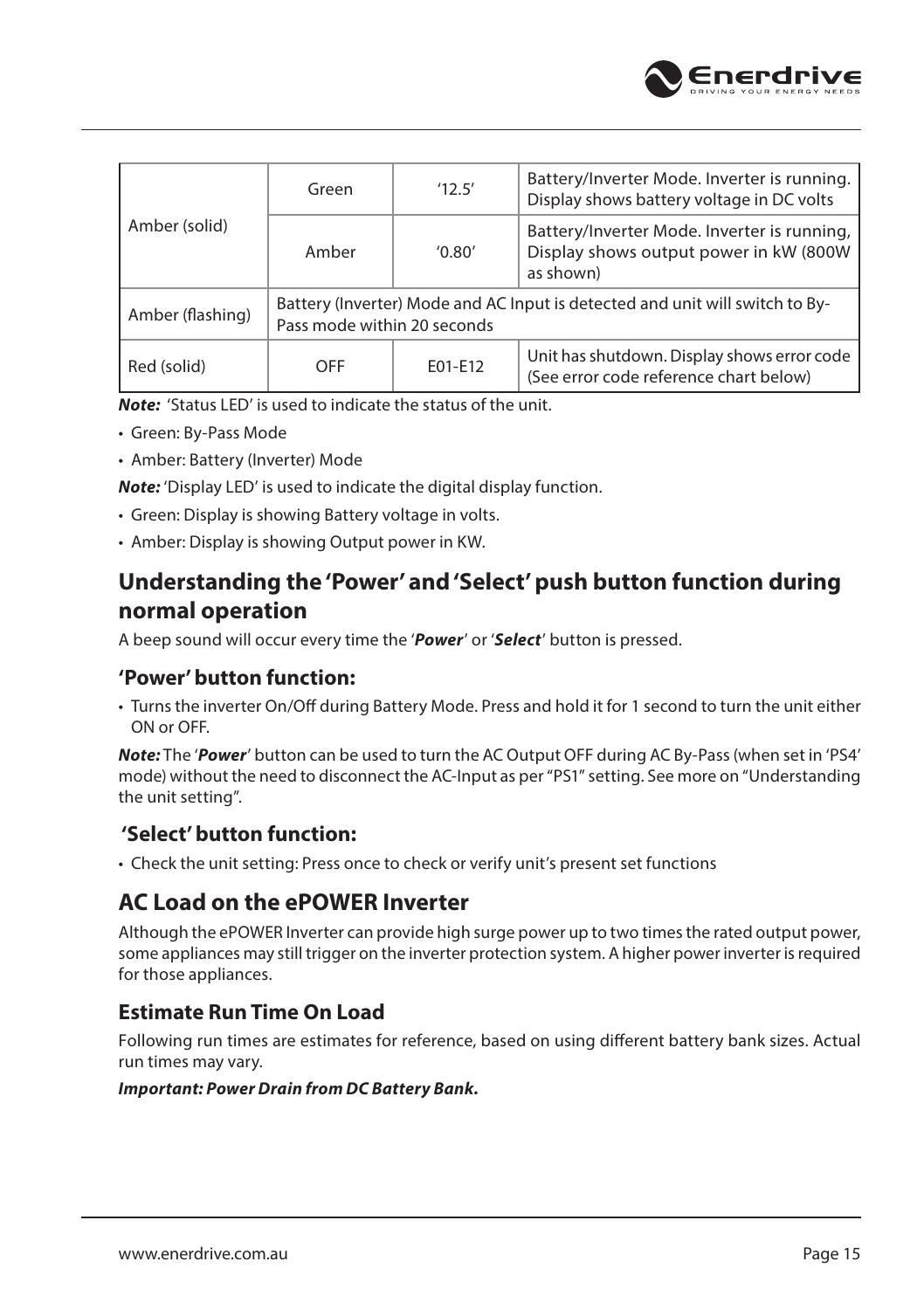

Please note that there is a power drain of approx 700mA from the battery bank when the Inverter is running in AC By-Pass mode. In order to avoid draining down the battery bank, a battery charger with sufficient power is required to maintain the battery bank voltage.

|                              | Estimate run time on different 12V Battery Bank Size |           |            |                 |           |
|------------------------------|------------------------------------------------------|-----------|------------|-----------------|-----------|
| AC Load                      | 60AH                                                 | 120AH     | 180AH      | 240AH           | 300AH     |
| 50W                          | 11 hrs.                                              | 22 hrs.   | 33 hrs.    | 44 hrs.         | 55 hrs.   |
| 100 W                        | 5 hrs.                                               | 11.5 hrs. | 17 hrs.    | 23 hrs.         | 29 hrs.   |
| 200 W                        | 2.5 hrs.                                             | 5 hrs.    | 8 hrs.     | 11 hrs.         | 13.5 hrs. |
| 500 W                        | 49 mins                                              | 2 hrs.    | 3 hrs.     | 4 hrs.          | 5 hrs.    |
| 1000W                        | 15 mins                                              | 49 mins   | $1.5$ hrs. | 2 hrs.          | 2.5 hrs.  |
| 1500W                        | 8 mins                                               | 27 mins   | 49 mins    | 1 <sub>hr</sub> | $1.5$ hrs |
| 2000 W                       | N.R.                                                 | 15 mins   | 34 mins    | 49 mins         | 1 hrs     |
| 2600W                        | N.R.                                                 | 11 mins   | 25 mins    | 37 mins         | 49 mins   |
| Note: N.R. - Not Recommended |                                                      |           |            |                 |           |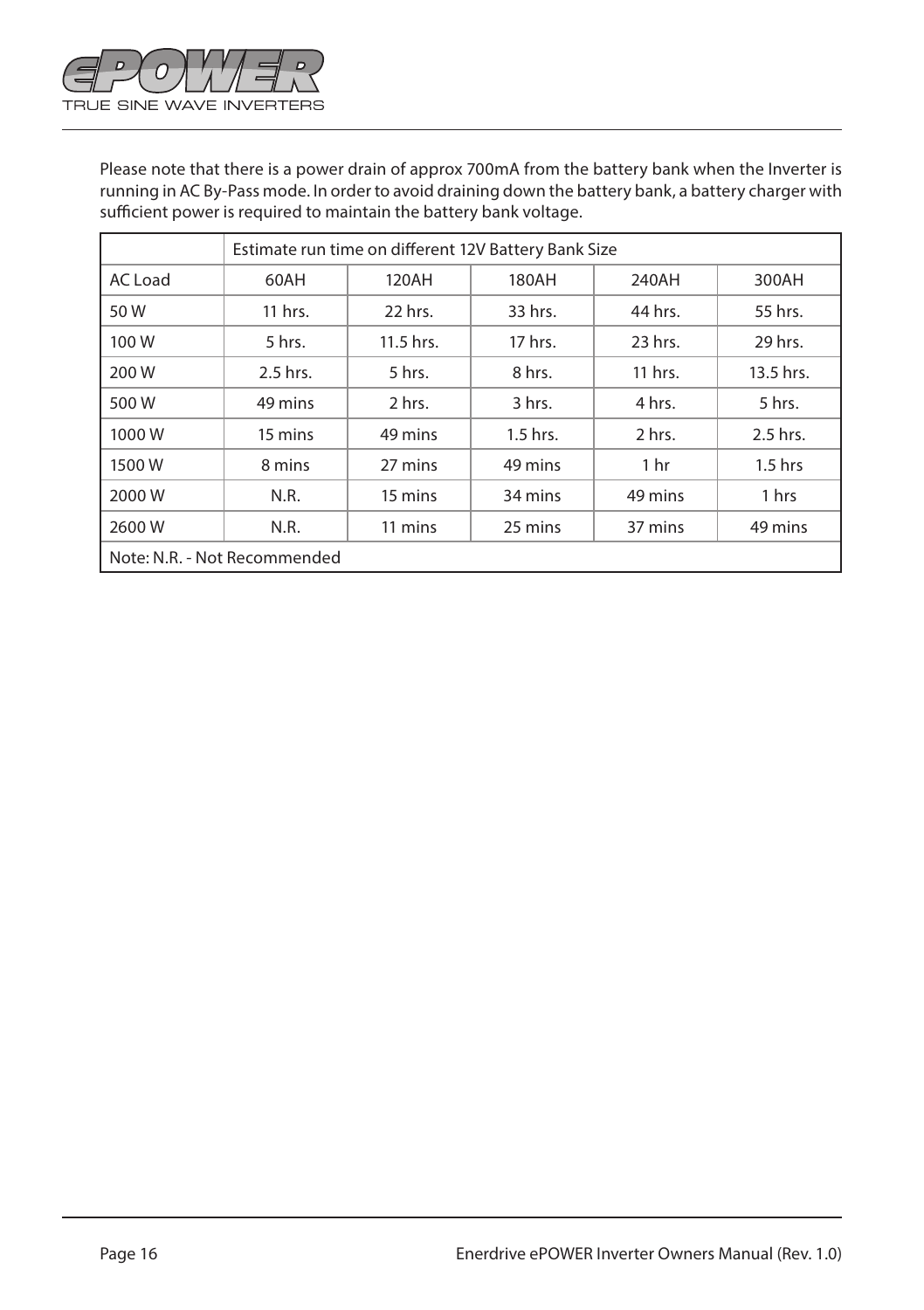

## **6 TROUBLESHOOTING**

#### **Understanding the Error Code**

| Code            | Condition                                                                                                  | <b>Corrective Action</b>                                                                                                                       |
|-----------------|------------------------------------------------------------------------------------------------------------|------------------------------------------------------------------------------------------------------------------------------------------------|
| E01             | When unit is in Battery (Inverter) mode,<br>Input battery voltage is too low and AC<br>Output is shutdown. | Recharge the battery immediately and<br>restart unit. Make sure the battery is<br>connected to the unit.                                       |
|                 | When unit is in By-Pass Mode the unit<br>continues supplying AC-Output power.                              | Check the battery is connected to the unit.<br>Although the unit still provides AC Output<br>power from Utility, recharge the battery<br>ASAP. |
| E02             | Input battery voltage is too high and unit<br>has shutdown                                                 | Check battery voltage or determine if any<br>external charger is connected to the battery<br>bank                                              |
| E03             | AC output is overloaded or short circuited<br>and unit has shutdown                                        | Check load connected to the output.<br>Reduce load and restart the unit                                                                        |
| E04             | Internal temperature is too high and unit<br>has shutdown                                                  | Turn unit off and wait for 15 minutes before<br>restarting. Check if any object has blocked<br>the air flow of the unit                        |
| E05             | Input battery voltage is low and warning<br>occurs                                                         | Recharge battery as unit will shutdown<br>shortly                                                                                              |
| E06             | In Battery Mode, AC output load connected<br>has been sensed high and is close to<br>shutdown limit        | Reduce load                                                                                                                                    |
| E07             | Internal temperature is high and is close to<br>shutdown limit                                             | Reduce load and check if any ventilation of<br>the unit is blocked                                                                             |
| E08-11          | Not used                                                                                                   |                                                                                                                                                |
| E <sub>12</sub> | Internal transfer switch temperature is high<br>and shutdown occurs                                        | Reduce load and check if any ventilation of<br>the unit is blocked                                                                             |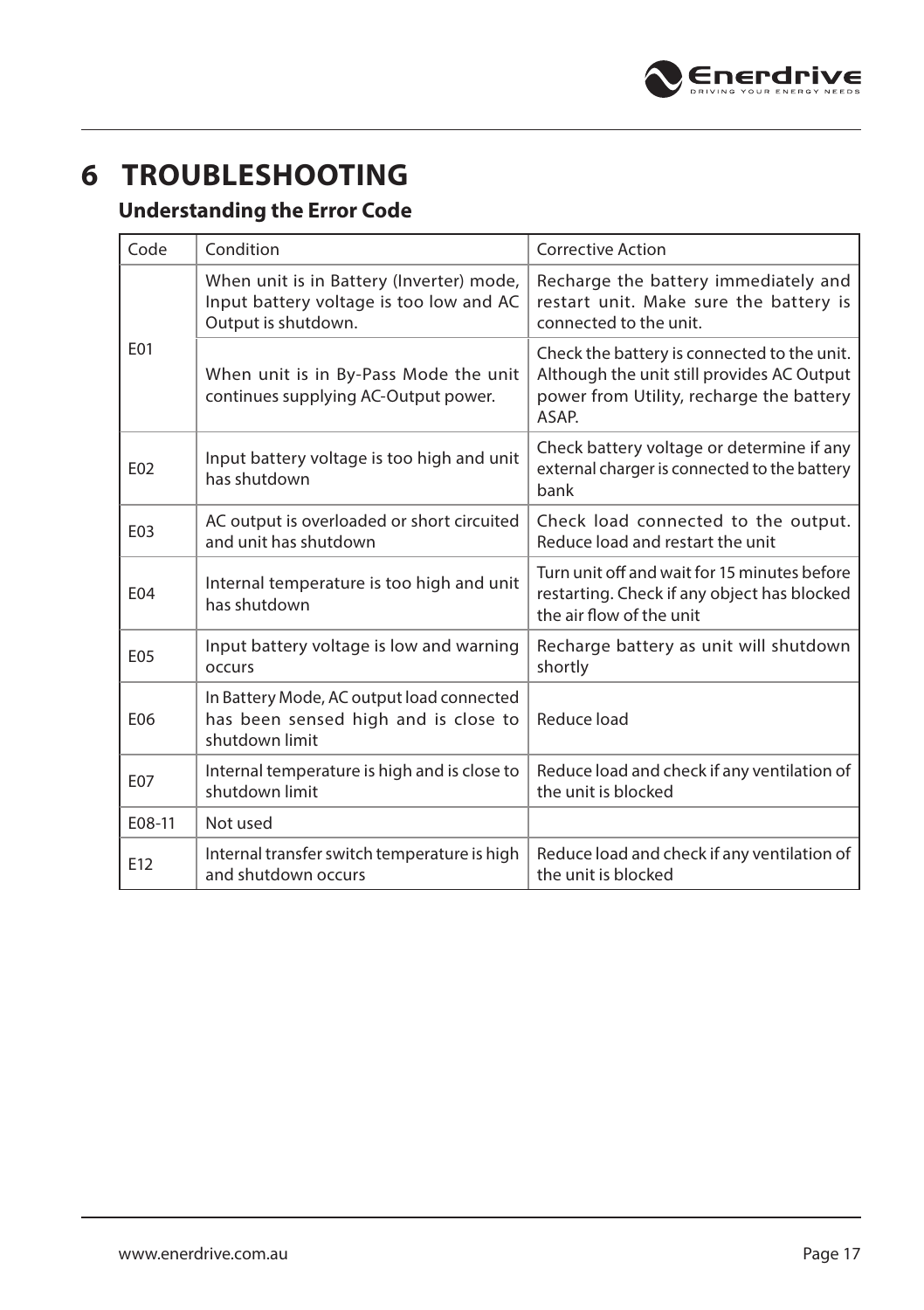

To troubleshoot the unit, please note the error code displayed on the main unit and review "Understanding the Error Codes" in this section.

| Problem                                                                                                   | Possible Cause/Condition                                                                                                                   | Solution                                                                                                                                                                                                                                                                                                                                                                                                       |
|-----------------------------------------------------------------------------------------------------------|--------------------------------------------------------------------------------------------------------------------------------------------|----------------------------------------------------------------------------------------------------------------------------------------------------------------------------------------------------------------------------------------------------------------------------------------------------------------------------------------------------------------------------------------------------------------|
| No AC Output. All the<br>LEDs and the display<br>are off.                                                 | The unit is turned off.<br><b>Note:</b> The power button On/Off action takes<br>place at its release moment and after a "beep"<br>is heard | Turn the unit ON by pressing the "Power"<br>button (when the unit is in Battery/inverter<br>mode, or in By-Pass mode if the PS4 parameter<br>is set) otherwise the unit should always turn<br>on automatically at the moment the AC-Input<br>power is connected.                                                                                                                                               |
|                                                                                                           | No power coming into the unit                                                                                                              | Check the battery DC fuse, the Disconnect<br>Switch (if installed), the AC Input Source and<br>the AC Input Branch Breaker is either tripped or<br>turned OFF                                                                                                                                                                                                                                                  |
| No AC output on the<br>front GPO or the side<br>IFC-C19 socket and the<br>Status LED is Green or<br>Amber | The units thermal breaker/s and or RCD has<br>tripped.                                                                                     | Check AC loads and reset the thermal breakers<br>and or RCD.                                                                                                                                                                                                                                                                                                                                                   |
| AC Output turns ON<br>and OFF.                                                                            | Power Safe mode ("PS2") enabled and AC load<br>< 10W                                                                                       | The load connected must be below the AC load<br>sense threshold of $10W +/-25%$                                                                                                                                                                                                                                                                                                                                |
| No AC Output. Status<br>I FD is red                                                                       | The unit has shutdown, check Error code shown<br>on display.                                                                               | Verify the error condition and make correction                                                                                                                                                                                                                                                                                                                                                                 |
| During AC Input<br>Power Outage, there<br>is no AC Output power<br>when battery power<br>is available.    | The unit is set to "Non-Backup" mode ("PS0")<br>and AC Input Power is not available.                                                       | Change the "PSO" setting to a different setting if<br>you want to turn the inverter ON.<br>With "PS0" setting, the inverter is completely<br>OFF. When the AC Input Power is not available<br>and the "Power" button is pressed once, the<br>display and LEDs stay working for about 30 sec<br>only. With this setting, the unit will provide AC<br>Output Power only when the AC Input Power is<br>available. |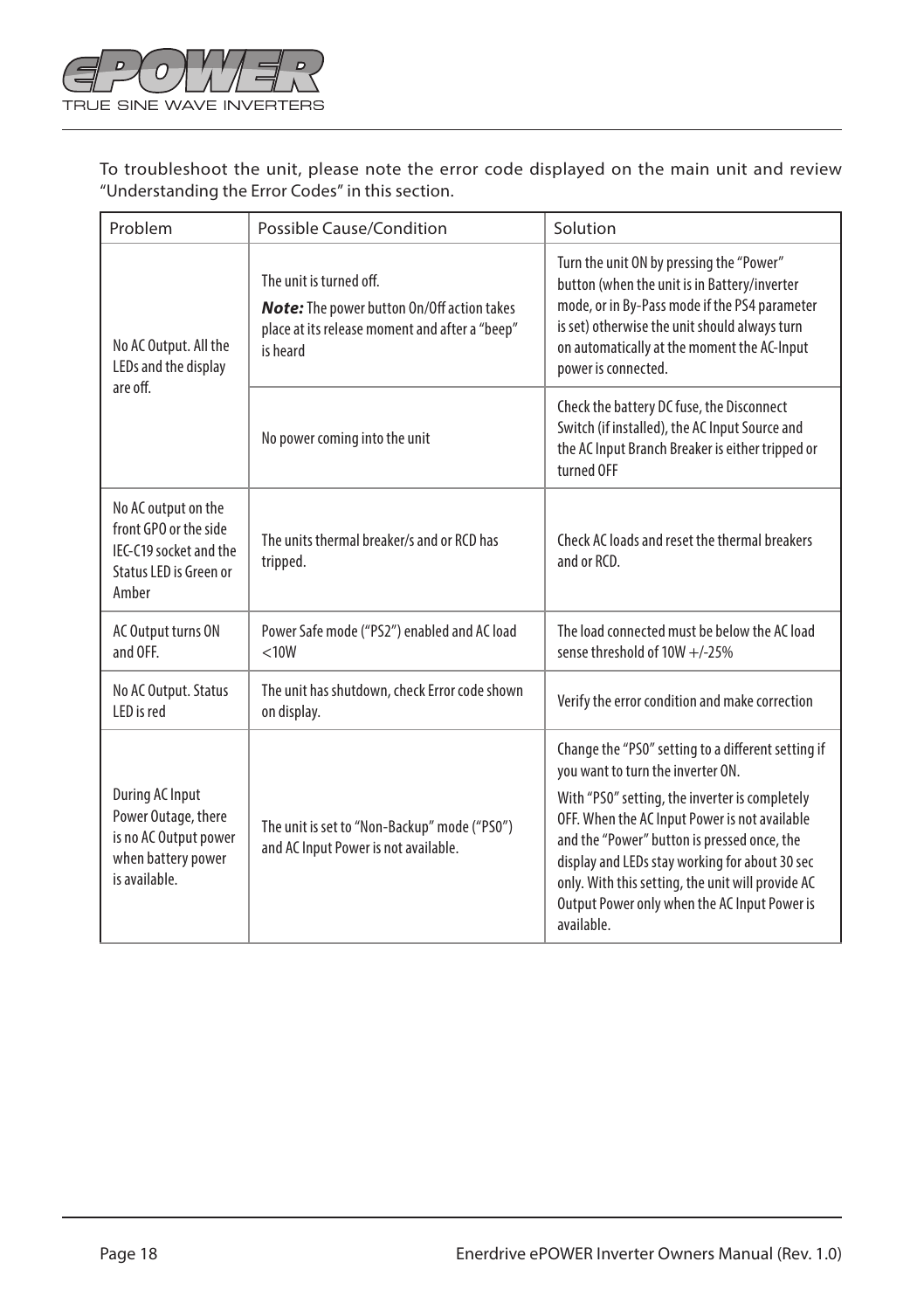

| "E01" or "E05" alarm<br>in By-Pass (pass-<br>through) mode $(2)$                                                      | The unit is normal.<br>The alarms indicate the battery voltage is low or<br>the battery is not connected.<br><b>Note:</b> There may be external DC loads connect<br>to the DC input terminals and its drawing current<br>from the current-limited built-in trickle battery<br>charger within the inverter. However the unit<br>continues supplying AC-Output power in despite<br>of those alarms | Charge and/or connect the battery bank or<br>disable all the audible alarms with the "ALO"<br>setting when AC backup is not required.<br><b>Note:</b> The main purpose of the internal trickle<br>battery charger is to keep the unit's control<br>electronics working and can still provide AC<br>Out when utility is available even without the<br>battery connected. It is not intended to act as<br>a real trickle charger for your battery bank.<br>Therefore do not rely on this small trickle charger<br>as a source to charge your battery bank. |
|-----------------------------------------------------------------------------------------------------------------------|--------------------------------------------------------------------------------------------------------------------------------------------------------------------------------------------------------------------------------------------------------------------------------------------------------------------------------------------------------------------------------------------------|----------------------------------------------------------------------------------------------------------------------------------------------------------------------------------------------------------------------------------------------------------------------------------------------------------------------------------------------------------------------------------------------------------------------------------------------------------------------------------------------------------------------------------------------------------|
| DC voltage is<br>measured at the DC<br>terminals without<br>the battery being<br>connected (EN1120x,<br>EN1126X only) | This is normal.<br>The voltage is supplied by a little built-in trickle<br>battery charger with current limiting protection.                                                                                                                                                                                                                                                                     | You can keep the battery disconnected.<br>However if the DC-Input terminals of the unit<br>are connected to a common DC bus being shared<br>by other DC loads, a 12V back feed to those DC<br>loads can occur when the DC bus is disconnected<br>from the common battery bank. In this case the<br>corresponding drawing current may trigger the<br>"E01" or "E05" alarms as per the problem $Q$<br>In cases where the back feed is not desirable,<br>consider using a separate battery bank<br>disconnect switch for the unit                           |
| The unit's 10A<br>thermal breaker trips<br>even when the unit<br>is out of an overload<br>condition                   | This happens mainly in By-Pass mode when<br>the maximum rating of the unit's breaker is<br>exceeded.                                                                                                                                                                                                                                                                                             | For maximum capacity use the 16A AC-Output<br>socket which is out of the tripping influence of<br>the unit's 10A thermal breaker. Otherwise do not<br>exceed 10A on the front AC outlet respectively.                                                                                                                                                                                                                                                                                                                                                    |
| The unit cannot be<br>turned off using the<br>power button when in<br>"By-Pass" mode                                  | This is normal. The unit has "PS1' (factory<br>default) setting. Use the procedure on the right<br>to turn off the unit.<br><b>Note:</b> The power button On/Off action takes                                                                                                                                                                                                                    | To turn the unit off while in By-Pass (pass-<br>through) mode, first of all disconnect the AC-<br>Input that feeds the unit to force entering into<br>Battery (inverter) mode. Then push and hold the<br>power button for 1 sec. (after hearing a beep)<br>the unit will turn off.                                                                                                                                                                                                                                                                       |
|                                                                                                                       | place at its release moment and after a "beep"<br>is heard                                                                                                                                                                                                                                                                                                                                       | Set unit to PS4 mode. With this setting, the<br>power button can be used to turn the unit ON<br>and OFF during By-Pass and Battery (inverter)<br>mode.                                                                                                                                                                                                                                                                                                                                                                                                   |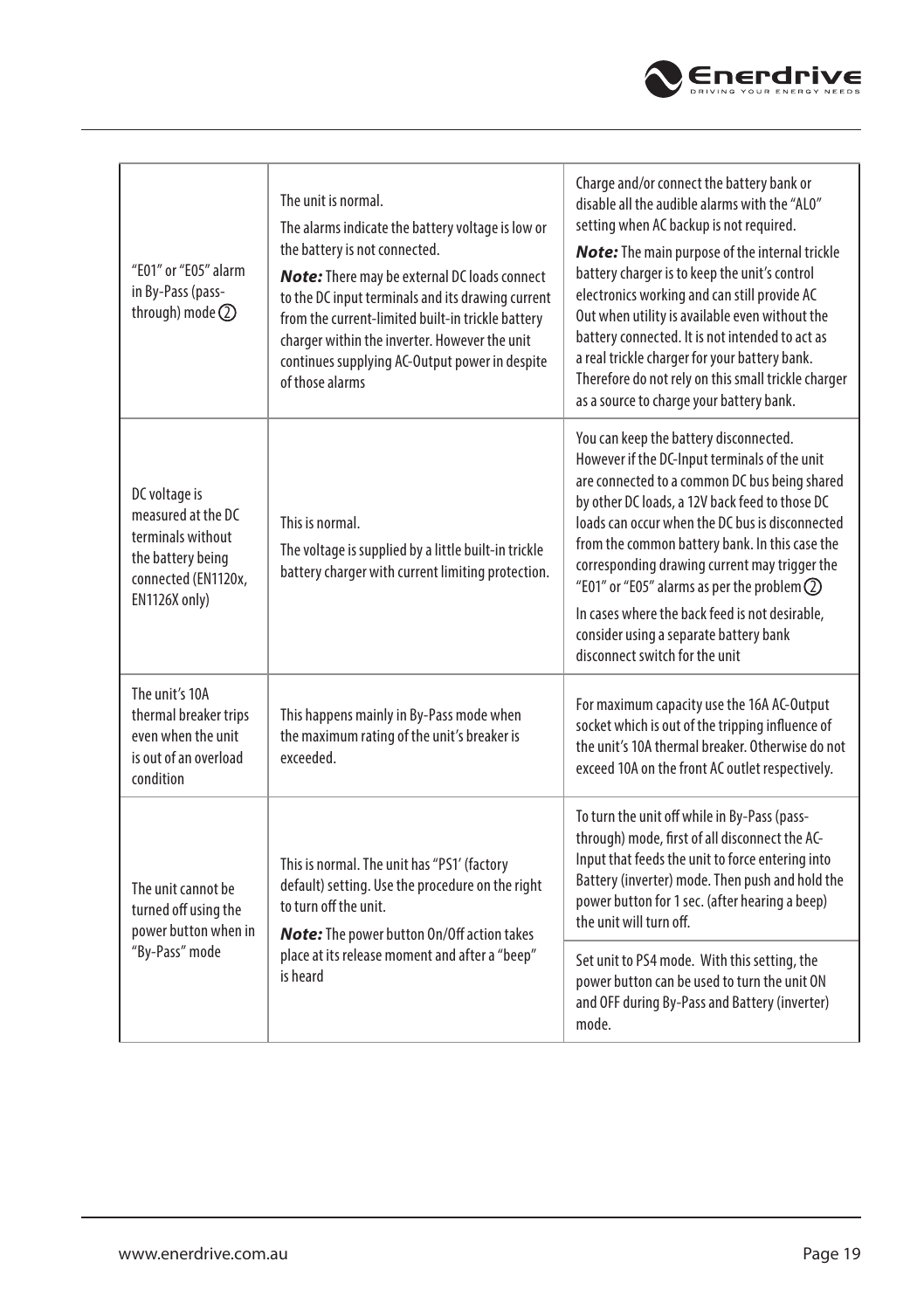

| The input battery<br>under-voltage<br>warning ("E05") and/<br>or shutdown alarm<br>("E01") occurs in<br>advance even when<br>the battery voltage<br>seems to be OK | Make sure you are measuring the voltage<br>directly at the DC-Input terminals of the unit so<br>as to check the possible voltage drop between<br>the battery posts and the unit input terminals                                                                   | Excessive voltage drop between the battery<br>bank and the inverter, due to high resistance<br>of the DC wires, battery disconnect switch,<br>fuse or DC breaker if any. Make sure to use the<br>recommended wire's gauge and length. Try to<br>use fuses (or DC breakers) with very low voltage<br>drop (i.e. Class T type fuses, etc.)                               |
|--------------------------------------------------------------------------------------------------------------------------------------------------------------------|-------------------------------------------------------------------------------------------------------------------------------------------------------------------------------------------------------------------------------------------------------------------|------------------------------------------------------------------------------------------------------------------------------------------------------------------------------------------------------------------------------------------------------------------------------------------------------------------------------------------------------------------------|
|                                                                                                                                                                    | Battery bank with high internal resistance,<br>resulting in a voltage drop proportional to the<br>DC current draw from the unit.                                                                                                                                  | Too much battery voltage drop due to excessive<br>drawing current in relation to the battery bank<br>capacity. Increase the battery bank capacity (i.e.<br>adding more batteries in parallel) and/or reduce<br>the load being fed by the inverter<br>Battery damaged and not able to keep a<br>good state of charge. Replace the battery (or<br>batteries)             |
|                                                                                                                                                                    | Battery bank is getting discharged.                                                                                                                                                                                                                               | This is normal condition. The E05 warning and<br>then followed by the E01 shutdown occur while<br>the battery bank is getting discharged. Charge<br>the battery bank.                                                                                                                                                                                                  |
|                                                                                                                                                                    | Make sure to measure the battery voltage<br>just before the "E01" battery under-voltage<br>shutdown in battery (inverter) mode occurs<br>and compare it with the corresponding voltage<br>threshold in the specifications table. (allow $+/-$<br>5% of tolerance) | Just after the E01 occurs, the battery voltage<br>increases rapidly since the battery is not under<br>load condition after the inverter shutdown.<br>This is normal in all battery banks and can<br>confuse the user thinking the under-voltage<br>shutdown that triggered the E02 alarm occurs in<br>advance at higher voltage thresholds than the<br>ones specified. |
|                                                                                                                                                                    | The E05 warning and E01 shutdown alarm occurs<br>well in advance due to the "SdH" setting                                                                                                                                                                         | If you want to extend the run time of the<br>battery bank as long as possible without the<br>need to keep enough battery state of charge for<br>engine cranking purposes, make sure to set the<br>under-voltage shutdown threshold to low values<br>setting ("SdL" - factory default setting) rather<br>than the "SdH".                                                |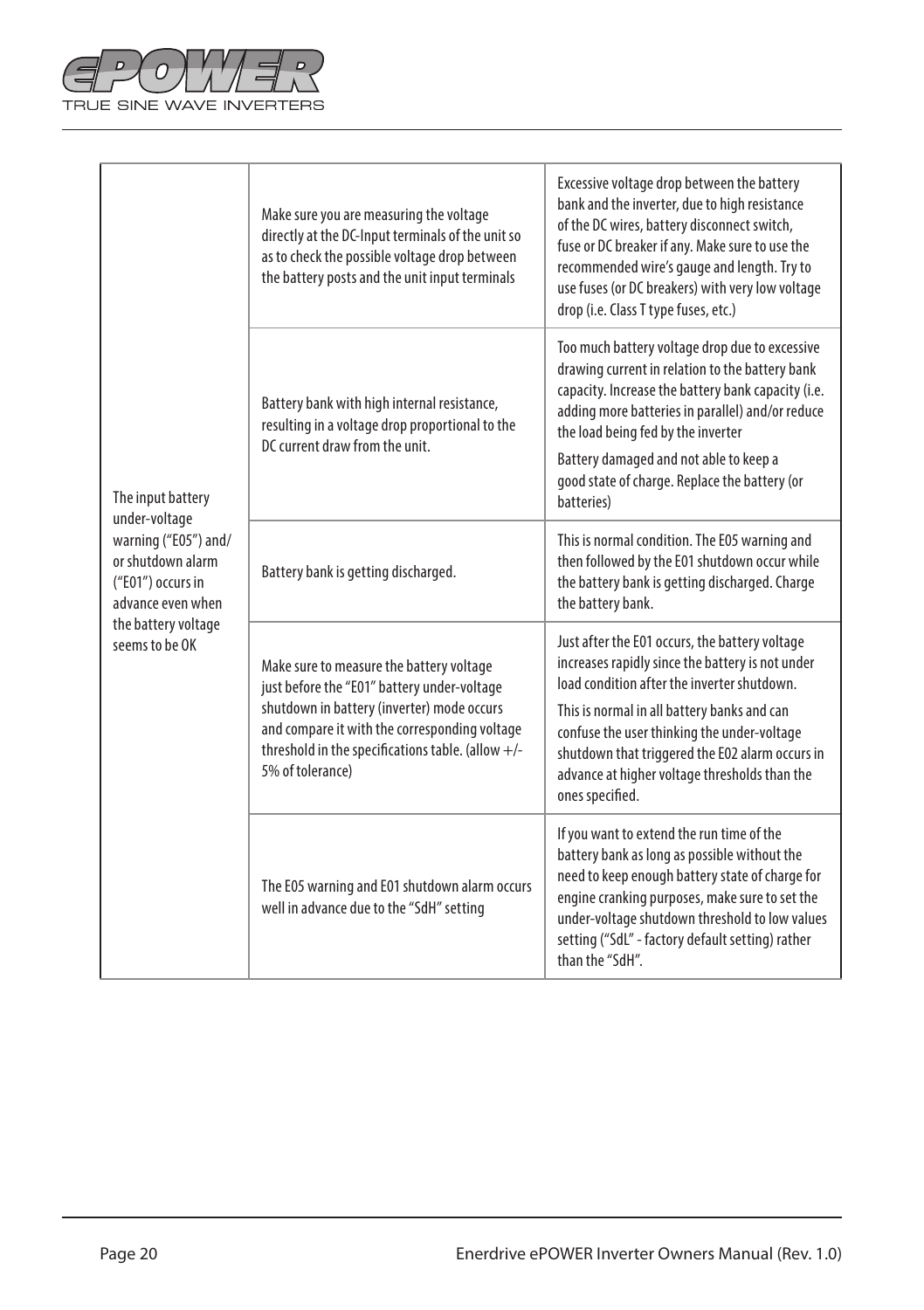

| The display doesn't<br>work as expected (no<br>display or showing<br>"888") and the<br>operation of the unit<br>may be affected | Loose contact or pin-out problems in the RJ12<br>detachable display panel cable                                               | A short (7") RJ12 cable is used when the<br>detachable display panel is mounted on the unit<br>(factory default). Alternatively a long RJ12 cable<br>is provided for installing the display panel up to<br>7.5m away. Swap the cable you are using with the<br>other one and check display for correct operation.                                                                                       |
|---------------------------------------------------------------------------------------------------------------------------------|-------------------------------------------------------------------------------------------------------------------------------|---------------------------------------------------------------------------------------------------------------------------------------------------------------------------------------------------------------------------------------------------------------------------------------------------------------------------------------------------------------------------------------------------------|
|                                                                                                                                 |                                                                                                                               | Check the pin-to-pin conductivity of the cable<br>and the corresponding pin-out as shown in<br>"Appendix II"                                                                                                                                                                                                                                                                                            |
|                                                                                                                                 | Excessive EMI/RFI interference (electromagnetic<br>induction or electromagnetic radiation) emitted<br>from an external source | Avoid running the remote cable very close to<br>motors, power contactors/relays, ballasts,<br>transformers, or high voltage devices. In high<br>EMI/RFI environments, consider using metal<br>conduits or a shielded cable grounded at one end<br>and/or reduce cable length                                                                                                                            |
| The RCD trips as soon as<br>the load is connected<br>to either outlet port                                                      | There is a Neutral to Ground (M.E.N) bonding on<br>the AC load side of the IEC output socket                                  | Locate and remove the Neutral to GND (M.E.N)<br>bonding on the load side. If the output of the<br>inverter is connected to an existing distribution<br>panel/box, make sure the Neutral and GND<br>connections inside the panel/box use separate<br>bus bars, being the Neutral one isolated from the<br>chassis ground. Otherwise consider using the 10A<br>AC-Output socket on the front of the unit. |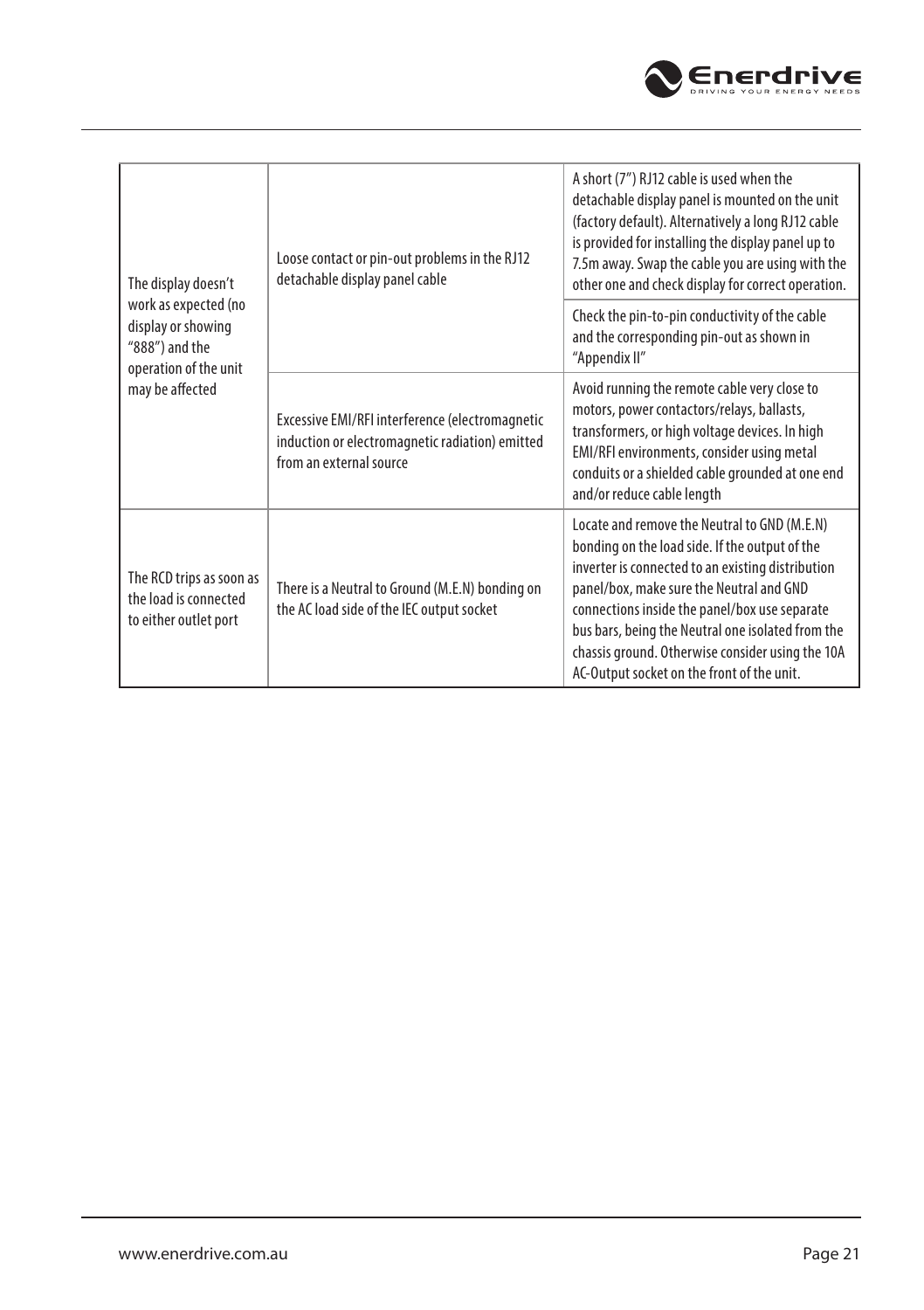

## **7 SPECIFICATIONS**

Note: Specifications are subject to change without notice.

| Specifications: ePOWER True Sine Wave Series |                                                                          |                   |                   |  |  |
|----------------------------------------------|--------------------------------------------------------------------------|-------------------|-------------------|--|--|
| Inverter                                     | <b>EN1120X</b>                                                           | EN1120X-24v       | <b>EN1126X</b>    |  |  |
| <b>AC Output Power</b>                       | 2000W                                                                    | 2000W             | 2600W             |  |  |
| <b>AC Output Current</b>                     | 8.7A                                                                     | 8.7A              | 11.3A             |  |  |
| <b>AC Output Voltage</b>                     | 230 VAC / 50 Hz                                                          |                   |                   |  |  |
| <b>AC Output Waveform</b>                    | Sinewave (<3% THD)                                                       |                   |                   |  |  |
| Nominal DC Input Voltage                     | 12.5 VDC                                                                 |                   |                   |  |  |
| No Load battery draw                         | $<$ 1.5 ADC                                                              |                   |                   |  |  |
| DC Input Voltage operating range             | $10.5 - 15.5$ VDC                                                        | $21.0 - 31.0$ VDC | $10.5 - 15.5$ VDC |  |  |
| <b>Under Voltage Alarm</b>                   | 11.0 / 12.1 VDC                                                          | 22.0 / 24.2 VDC   | 11.0 / 12.1 VDC   |  |  |
| <b>Under Voltage Alarm Recovery</b>          | 11.3 / 12.3 VDC                                                          | 22.6 / 24.6 VDC   | 11.3 / 12.3 VDC   |  |  |
| Under Voltage Shutdown                       | 10.5 / 11.8 VDC                                                          | 21.0 / 23.6 VDC   | 10.5 / 11.8 VDC   |  |  |
| Under Voltage Shutdown Recovery              | 12.0 / 12.6 VDC                                                          | 24.0 / 25.2 VDC   | 12.0 / 12.6 VDC   |  |  |
| Over Voltage Shutdown                        | 15.5 VDC                                                                 | 31.0 VDC          | 15.5 VDC          |  |  |
| <b>USB Port</b>                              | 5V, 750 mA                                                               |                   |                   |  |  |
| <b>AC Transfer Switch</b>                    |                                                                          |                   |                   |  |  |
| <b>Transfer Time</b>                         | $<$ 30 ms                                                                |                   |                   |  |  |
| <b>Transfer Relay Rating</b>                 | 16A (resistive load)                                                     |                   |                   |  |  |
| AC Input socket IEC-C20                      | 16A max                                                                  |                   |                   |  |  |
| AC Output socket IEC-C19                     | 16A max                                                                  |                   |                   |  |  |
| AC Output Front GPO                          | 10A max                                                                  |                   |                   |  |  |
| Safety and Environmental                     |                                                                          |                   |                   |  |  |
| Conformance                                  | All required Australian Standards, CE LVD: EN/IEC 62040-1, IEC61558-2-16 |                   |                   |  |  |
| EMI / EMC                                    | CE EMC: EN/IEC 62040-2 category C1                                       |                   |                   |  |  |
| <b>Agency Markings</b>                       | RCM, CE                                                                  |                   |                   |  |  |
| <b>Operating Temperature</b>                 | $0^{\circ}$ C to 40 $^{\circ}$ C                                         |                   |                   |  |  |
| <b>Storage Temperature</b>                   | -20°C to 60°C                                                            |                   |                   |  |  |
| <b>Relative Humidity</b>                     | 5 - 90% non-condensing                                                   |                   |                   |  |  |
| <b>Operating Altitude</b>                    | Up to 3000 meters above sea level                                        |                   |                   |  |  |
| <b>Weights and Dimensions</b>                |                                                                          |                   |                   |  |  |
| Weight                                       | 5.9 kg                                                                   | 5.9 kg            | 7.0 kg            |  |  |
| Dimensions (W x L x H)                       | 560x230x115<br>435x230x115                                               |                   |                   |  |  |
| Warranty                                     | 2 Years                                                                  |                   |                   |  |  |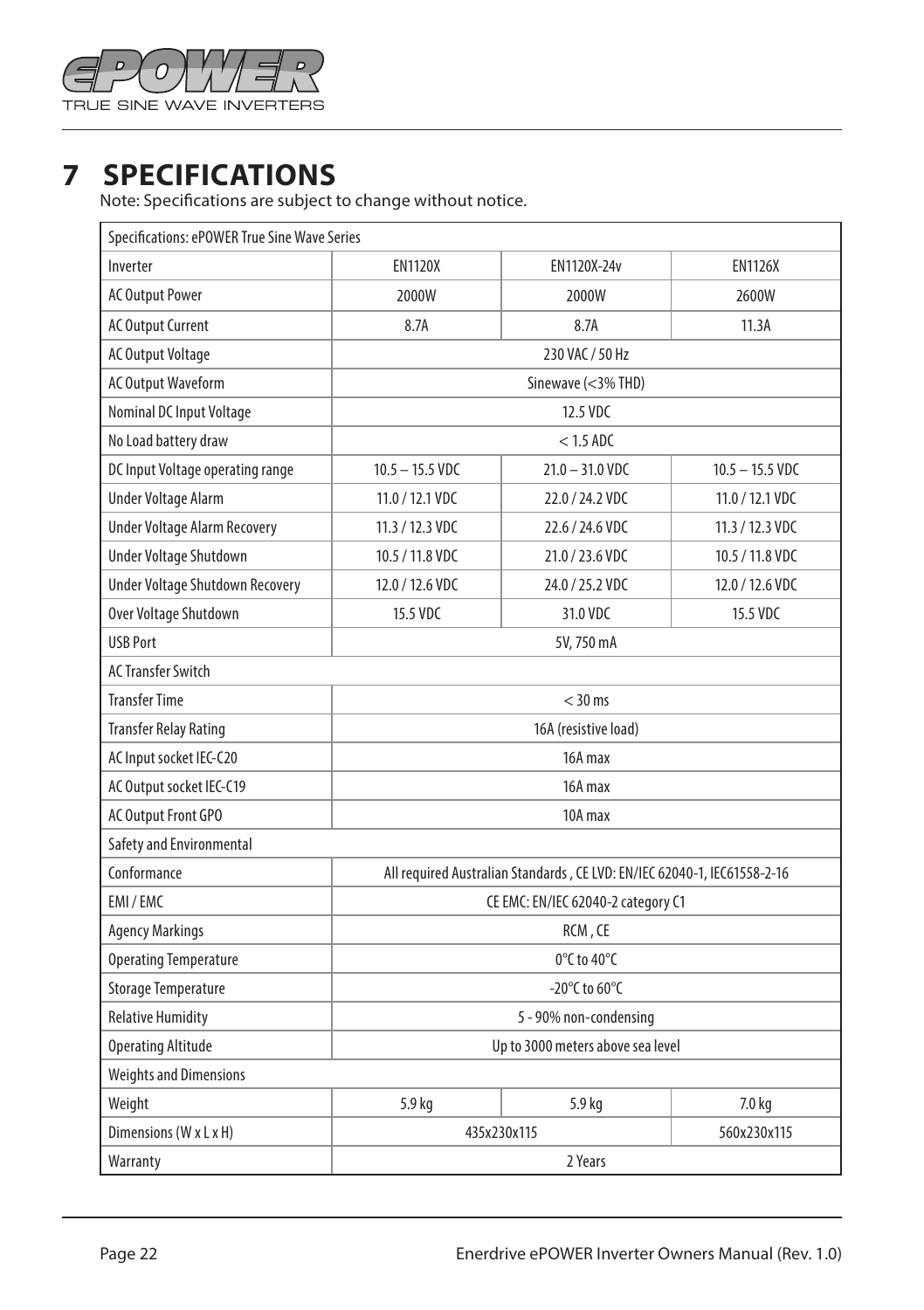

## **8 WARRANTY**

#### **Two Year Limited Warranty**

The limited warranty program is the only one that applies to this unit, and it sets forth all the responsibilities of Enerdrive. There is no other warranty, other than those described herein. Any implied warranty of merchantability of fitness for a particular purpose on this unit is limited in duration to the duration of this warranty.

This unit is warranted, to the original purchaser only, to be free of defects in materials and workmanship for two years from the date of purchase without additional charge. The warranty does not extend to subsequent purchasers or users other than OEM applications.

Enerdrive will not be responsible for any amount of damage in excess of the retail purchase

price of the unit under any circumstances. Incidental and consequential damages are specifically excluded from coverage under this warranty.

This unit is not intended for commercial use. This warranty does not apply to damage to units from misuse or incorrect installation/connection. Misuse includes wiring or connecting to improper polarity power sources.

#### **RETURN/REPAIR POLICY:**

If you are experiencing any problems with your unit, please contact our customer service department at support@enerdrive.com.au or Phone 1300 851 535 before returning product to retail store. After speaking to a customer service representative, if products are deemed non-working or malfunctioning, the product may be returned to the purchasing store within 30 days of original purchase. Any defective unit that is returned to Enerdrive within 30 days of the date of purchase will be replaced free of charge.

If such a unit is returned more than 30 days but less than two years from the purchase date, Enerdrive will repair the unit or, at its option, replace it, free of charge. If the unit is repaired, new or reconditioned replacement parts may be used, at manufacturer's option. A unit may be replaced with a new or reconditioned unit of the same or comparable design. The repaired or replaced unit will then be warranted under these terms for the remainder of the warranty period. The customer is responsible for the shipping charges on all returned items back to Enerdrive.

#### **LIMITATIONS:**

This warranty does not cover accessories, such as adapters and batteries, damage or defects result from normal wear and tear (including chips, scratches, abrasions, discoloration or fading due to usage or exposure to sunlight), accidents, damage during shipping to our service facility, alterations, unauthorized use or repair, neglect, misuse, abuse, failure to follow instructions for care and maintenance, fire and flood.

If your problem is not covered by this warranty, call our Support Team at support@enerdrive.com.au or phone 1300 851 535 for general information if applicable.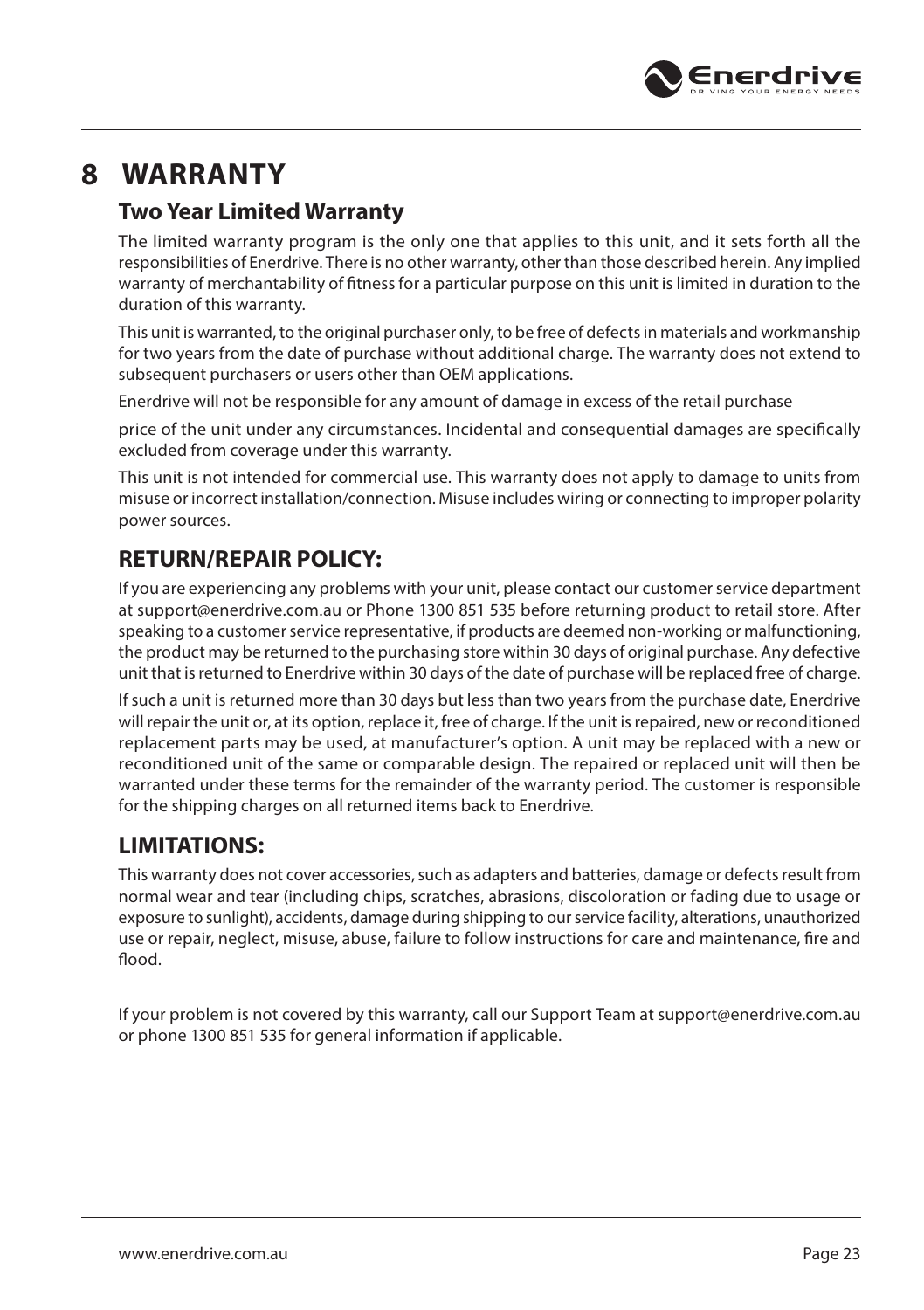

### **APPENDIX I**

Setting Mode Flo Chart:

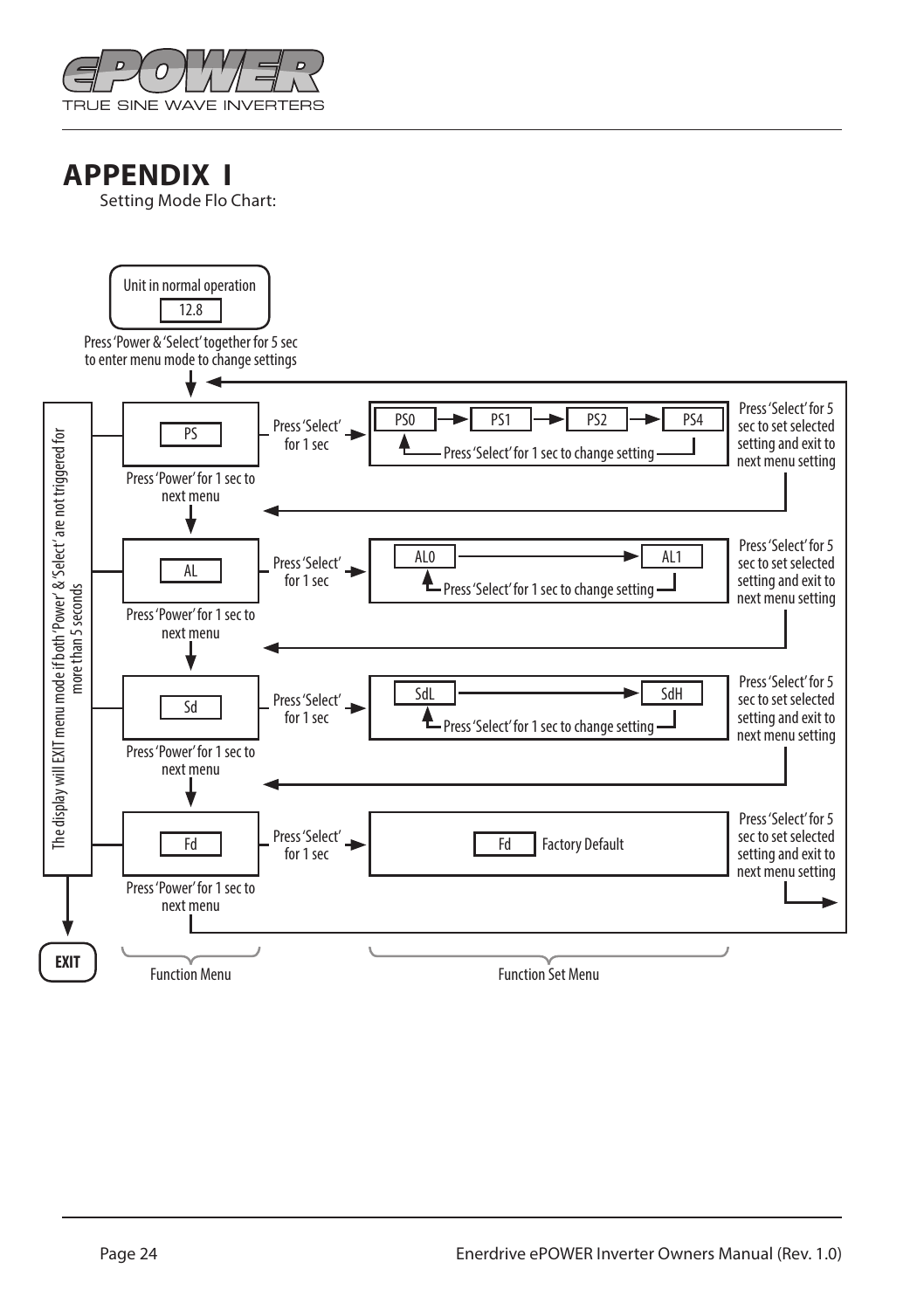

## **APPENDIX II**

#### **Detachable Display Panel Cable:**

The display panel is detachable and can be installed away from the unit, using the provided 7.5m RJ12 cable. You will need to remove the two screws indicated below. Even though the unit can operate with the cable plugged in whatever direction, we suggest plugging the end with the ferrite bead EMI/RFI filter into the main unit.



The RJ12 "crossover" cable has 6 wires with the following pin-out:



**RJ-12 (6 wires) Rolled Over Cable (also called Rollover)**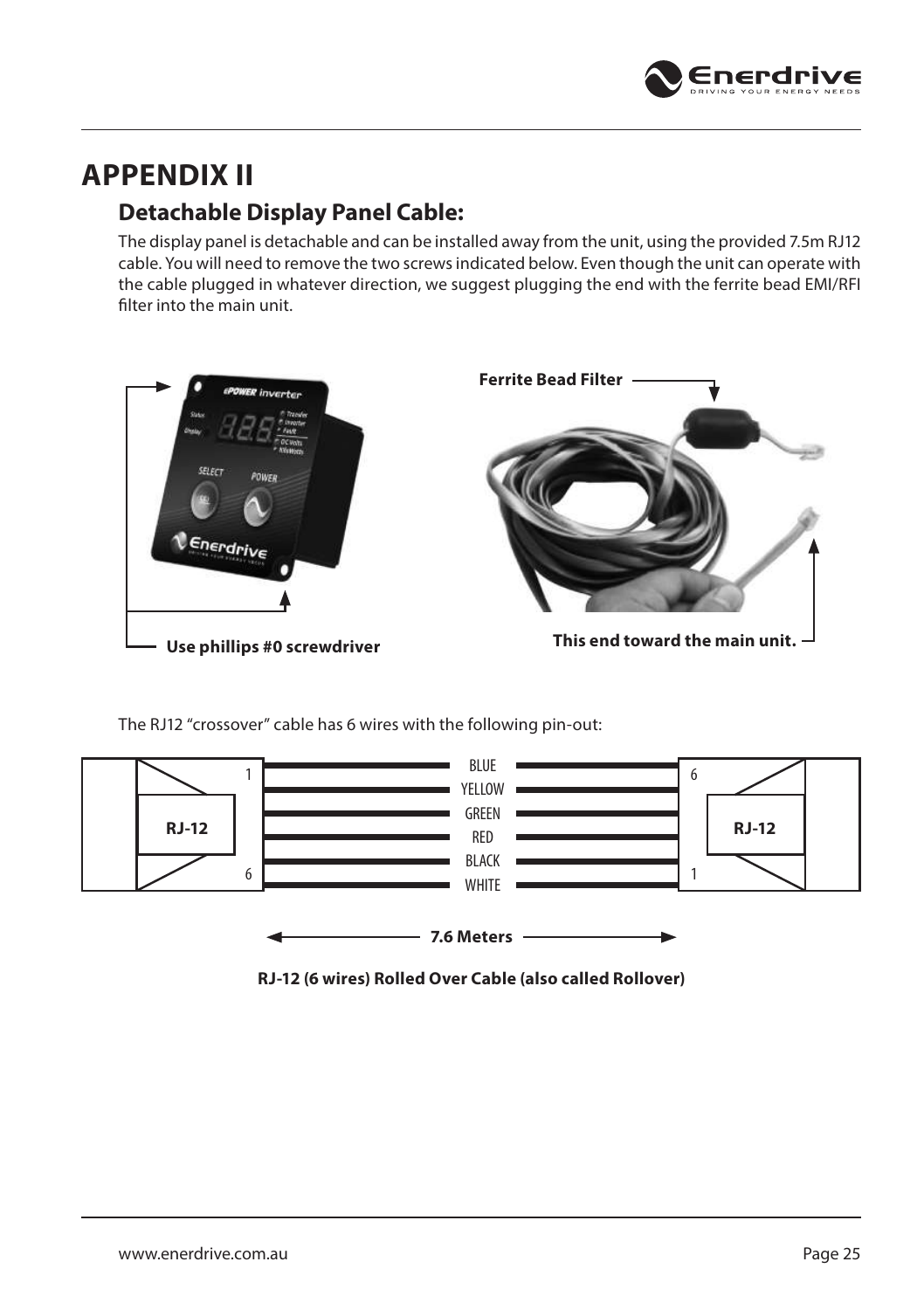

# **NOTES:**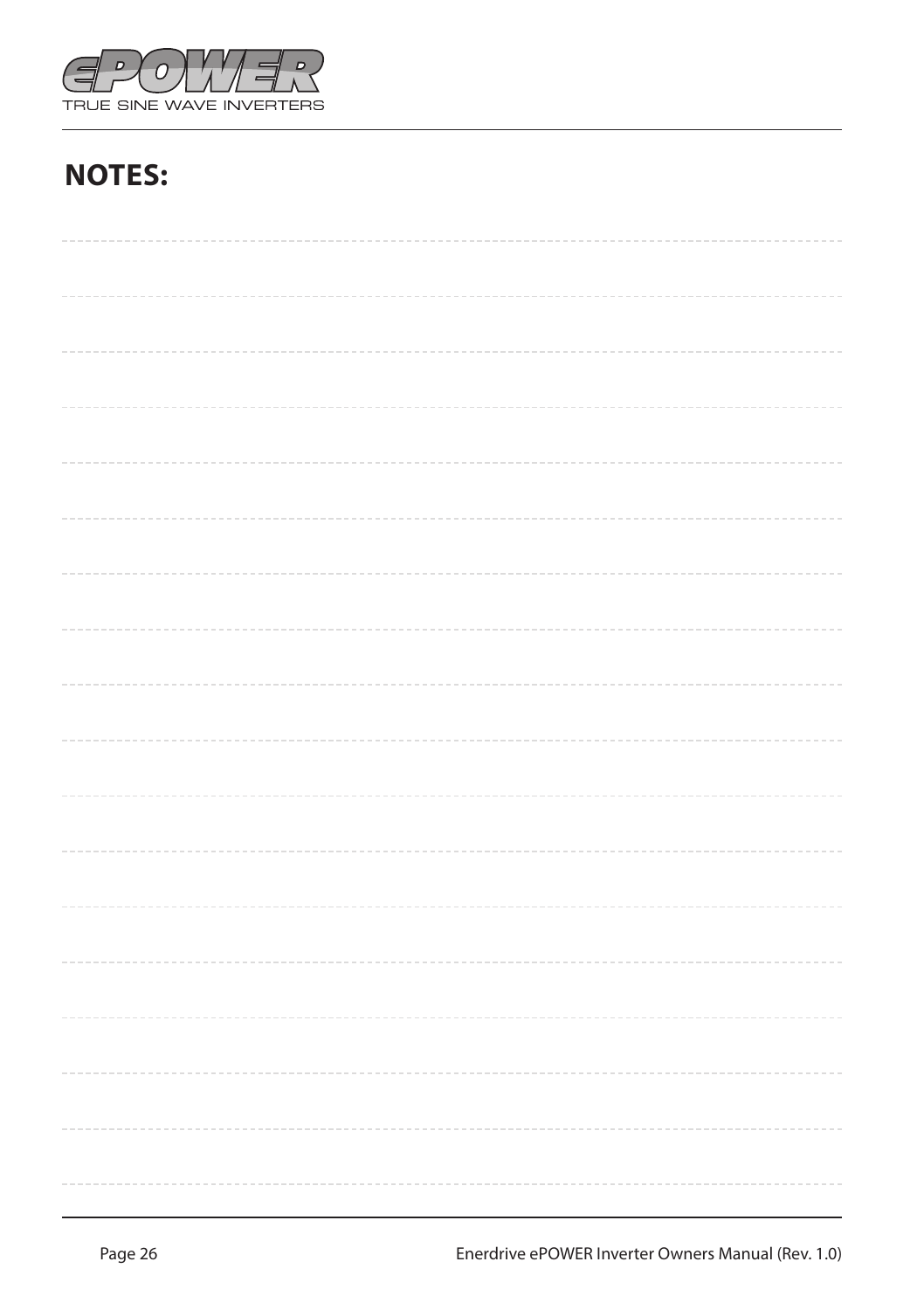

## **NOTES:**